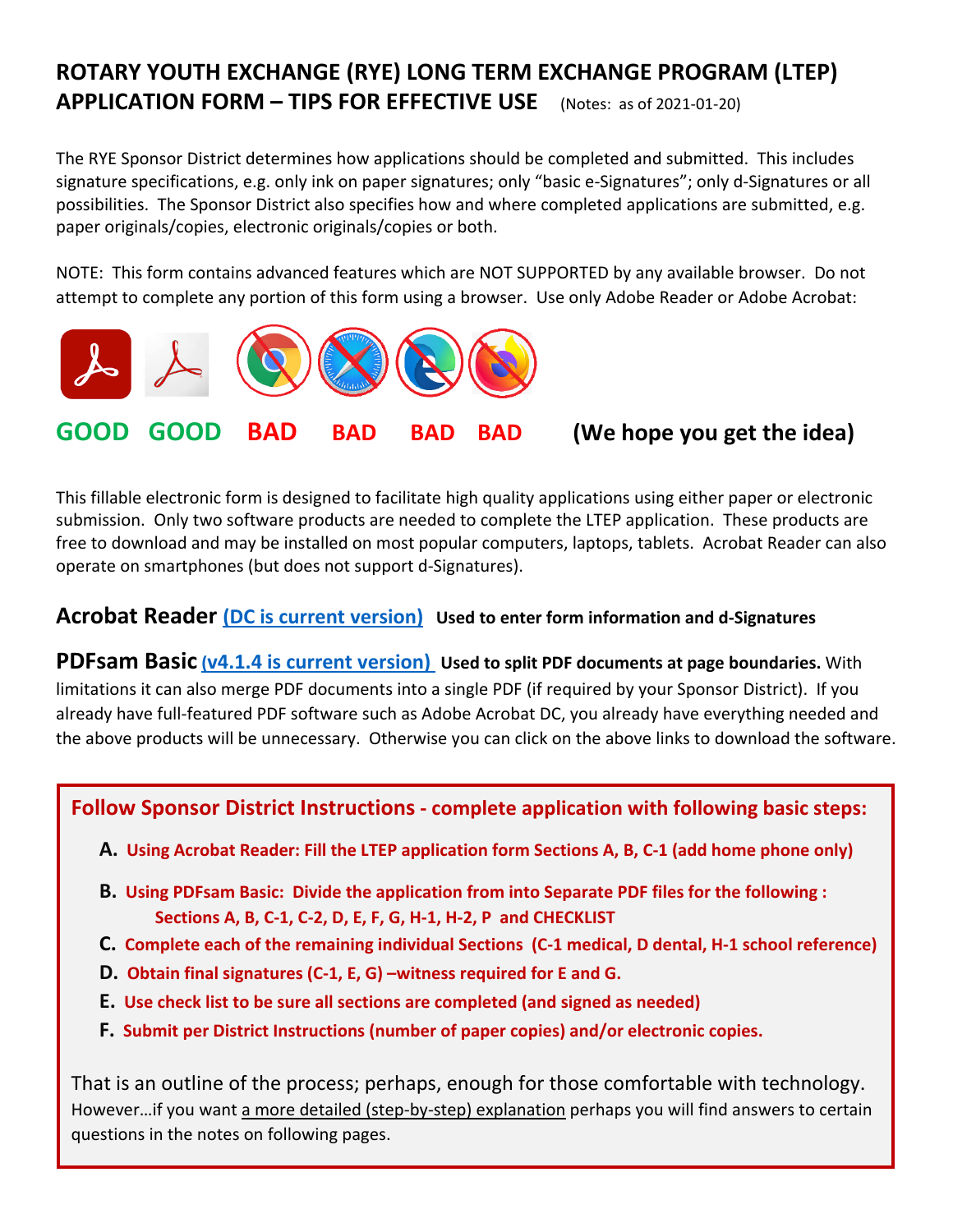# **ROTARY YOUTH EXCHANGE (RYE) LONG TERM EXCHANGE PROGRAM (LTEP) APPLICATION FORM – TIPS FOR EFFECTIVE USE**

# **SIGNATURES:**

Signatures will not be the first thing to manage…but you should think ahead about signatures, now, because **each RYE District or Multi‐District may have specific requirements about what kinds of signatures are acceptable.** Requirements may not be identical for all sections of your application. There are three main categories for signatures. Here is an overview of how each type is handled:

**1. Ink on Paper.** (Blue ink or any other color)

- **Skip the on‐screen signature. Leave it empty (blank).**
- When ready for signature, print the application section on paper. (Use "actual size" or "100%" scaling)
- The signature(s) is/are applied with **ink on paper** (so‐called "wet ink" original signature. Not pencil, not marker.)
- There may be more than one original paper copies specified by your district (sign each th,e same way).
- (If your district also requires an electronic copy of the application, the signed section can be scanned to produce an electronic copy.)

# **2. Basic e‐Signature**

- **Skip the on‐screen signature. Leave it empty (blank).**
- The signature(s) is/are applied with the "Fill & Sign" option in Acrobat (may be set to blue or other colors)



(Ignore any blue shading over the signature. It will disappear later.)

This may require your PDF to be saved and sent to one or more other people.

- o **IMPORTANT: Use 'Print to PDF' rather than 'Save as' if there will be additional signers.**
- $\circ$  See the following page for a detailed explanation of this important technique.
- Each person will add his/her own signature(s) and then save the document to send to the next signer o (With an e‐mail copy to you)
- When all signatures have been collected, the section is complete
	- o Some districts may allow combining "basic e‐signatures" with scanned copies of ink signatures.

# **3. Digital Signature also called "d‐Signature" (authenticated electronic signature)**

■ The "d-signature" (d-Sig) is a special type of "e-signature" which is more secure.

and e-Signature (or ink on paper)

- $\bullet$  Signer clicks the flagged signature space.  $\mathbf{I}$
- Signer selects personal Digital ID (or creates a new one). Validate ID (password, biometric, etc.)
- Signed document automatically saves. (Rename, e.g. add your initials at end of file name, and SAVE)
- The signed document must be returned or sent electronically.
- D‐Signatures also require the signer's registered Digital ID (public key) be available to anyone needing to validate the document. (No problem for published signature authorities; additional inconvenience for users creating their own authentication, if needing to export or share separate files to validate signature.)
- D‐Signatures work more efficiently when combined with a separate "Signature Management" Service.
- Use of d-Signatures is anticipated to become more prevalent over coming years.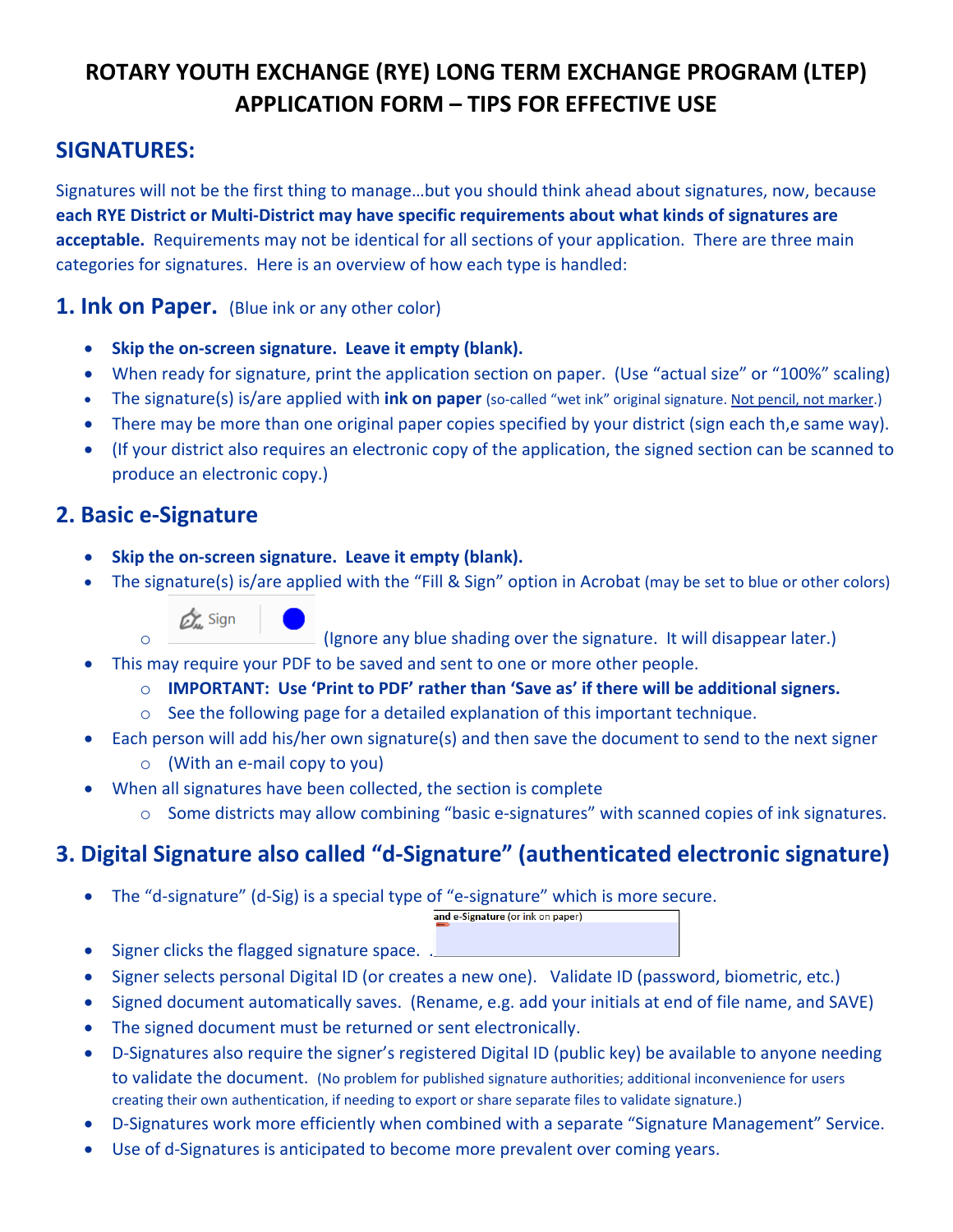## **How to 'PRINT' to a PDF File**

#### **It is important to know this simple technique.** Even some experienced users are unaware of this.

This simple process creates a file in PDF format. The process has several useful purposes, including converting any printable file (e.g. web pages, images, e‐Mail, Word or Excel files) to PDF format.

When applied to a PDF document, 'PRINT to PDF' technique will create an **output PDF that differs** as follows:

- Fillable field data will be preserved but fields become no longer 'fillable'.
- Basic e-signatures can be added using 'Fill & Sign' tool.
	- o Important when adding multiple e‐signatures.
		- A document with e‐signatures, when 'Saved', would otherwise accept no more signatures.
		- This technique renews the ability to add other e-signature(s), text and some markup symbols.
- File size can change (sometimes significantly).
	- $\circ$  File size may be reduced, particularly if the original PDF contains inserted photos.
		- $\circ$  Sometimes file size may be increased. E.g. if original PDF is simple text.
- o Note: This process accomplishes what is sometimes called 'flattening' a PDF document.

#### **HERE ARE THE BASIC STEPS to 'PRINT' to a PDF File:**

- **From "File" menu select "Print".** 
	- o **Windows 10 systems: Select "Microsoft Print to PDF"**
	- o **Apple Mac systems: Select "Save as PDF"**
		- **If not a printer choice:**
		- **In Print Window click "Printer" near lower left corner**
		- **(If an Adobe dialog Window appears, check "do not show this again" and click "Yes" to continue)**
		- **In the lower left, click on the PDF pull‐down and select "Save as PDF"**
- **Optional: Add "‐p" to the output file name to show it was 'printed'.**

### As noted above, this process may be necessary to enable adding another basic e-signature to a document **containing other basic e‐signatures which has already been saved.**

- **If using the 'Fill & Sign' tool and is no longer visible, do this:**
	- o Follow the **'PRINT' to PDF file** steps above**.**
	- o Open the 'printed' file just created.
	- o The 'Fill & Sign' tool should now include the following options:
		- "Ab text" (useful for keying in a signature date, if needed)
		- "Sign yourself" allows removing or adding a basic electronic signature
			- Once created, (if the "save signature box is checked") a signature can be applied multiple times until removed.

#### **PLEASE NOTE!**

**The 'PRINT' to PDF file** technique is not appropriate for PDF documents with digital signatures. Digital signatures are authenticated signatures that are applied by directly clicking on a signature field with a signature flag:

| and e-Signature (or ink on paper) |  | e-Signature of Sponsor Club YE Offi        |
|-----------------------------------|--|--------------------------------------------|
|                                   |  | Michelle A Miller                          |
|                                   |  | Michelle A Miller (Aug 15, 2020 23:47 CDT) |

**Digital signatures are invalidated using 'Print' to PDF.**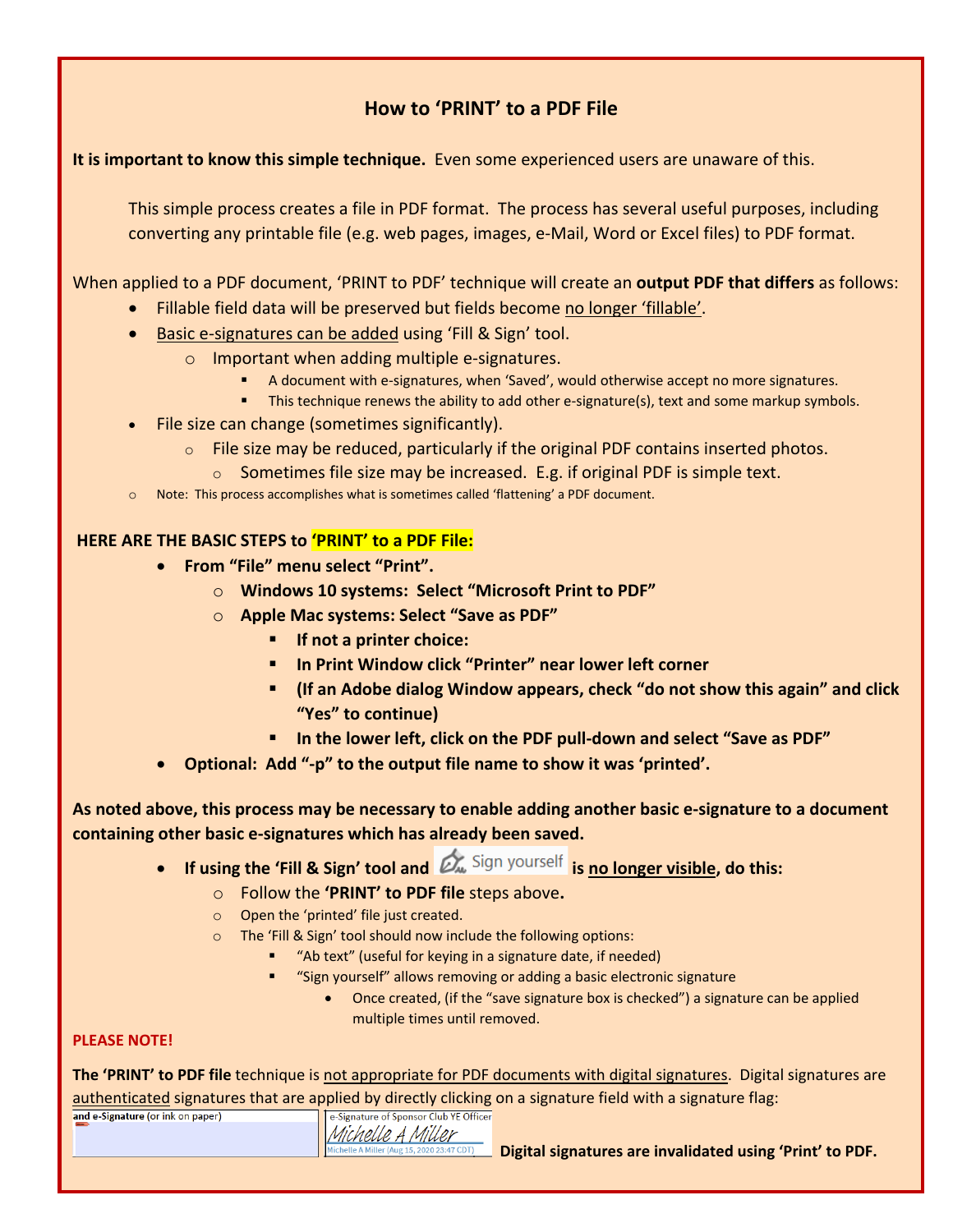# **ROTARY YOUTH EXCHANGE (RYE) LONG TERM EXCHANGE PROGRAM (LTEP) APPLICATION FORM – TIPS FOR EFFECTIVE USE: PREPARATION**

The RYE LTEP APPLICATION FORM is designed to organize required information with optimal quality for production of paper and/or electronic documents with four potential types of output:

- 1. **Paper Originals**, with specific pages bearing original signatures (ink on paper).
	- a. **Electronic copies**, with non‐signature pages that are electronically generated without scanning.
- 2. **Electronic Originals** with specific Sections bearing original d‐Signatures.
	- a. **Paper copies,** with paper printouts showing e‐Signatures.

This "fillable form" behavior includes linking information to other sections of the form where the same information is needed. This avoids repeatedly entering the same information (e.g. Name, Date of Birth, Address and Phone). After initial information is entered, the individual sections of the form can be electronically divided into separate files for completion and/or signatures by third parties. Any sections with original signatures on paper can then be scanned.

Final submission of each **Paper Original** application will combine printed (never scanned) pages with other pages bearing original signatures (ink on paper). Any **electronic copies** will combine electronically generated (non‐scanned) pages with scanned copies of signed pages to produce a single PDF file

Final submission of an **electronic application** will collect individual files (one PDF per Application Section) into a common "bundle". The nature of the bundle will vary by Rotary District and might include:

- 1. Shared Folder (Created by Sponsoring District or Club) applicants to submit documents.
	- a. (e.g. Google Drive, DropBox, OneDrive, iCloud, pCloud, MEGA, etc.)
- 2. Same Folder may later be shared with selection committee members to access applications
- 3. Same folder may later be shared with exchange partners in other countries.
	- a. If exchange partners require applications as a single PDF, using a PDF Portfolio may be the best solution.
		- i. PDF Portfolio preparation requires the full version of Adobe Acrobat.
		- ii. This can be done by Rotary should not the responsibility of the applicant.

**The completion of this application is the overall responsibility of the student applicant. Cooperation and assistance from parents/legal guardians or Sponsoring Club Rotarians may be needed to complete some portions. Applicants should review these tips promptly upon receipt and start planning ahead! Methodical completion of all steps as early as possible will enable everything to done by the submission deadline (avoiding last‐minute panic due to an overlooked detail).**

Unless your Sponsor District has provided instructions regarding d‐Signatures, leave them blank (and skip this):

- **1. Using d‐Signatures is optional.** (They may be used on some sections and not on others or not at all.)
	- a. To sign on paper, leave the d‐Signature space empty and print on paper for a signature (to be signed in ink).
	- b. Each Section with original ink signature(s) is a **Paper Original** document.
	- c. To share **electronic copies,** pages with ink signatures must be scanned to create a new PDF showing a copy of the original signature.
- 2. D-Signatures can be easy to use if document sharing is managed well. Do not attempt if not prepared.
	- a. Click on the d‐Signature space to apply your d‐Signature
	- b. Confirm/Select the Digital ID you wish to use.
	- c. Enter your password (or other identity verification)
	- d. Save as an **Electronic Original** document.
	- e. Easier and faster than dealing with paper and ink...and scanning!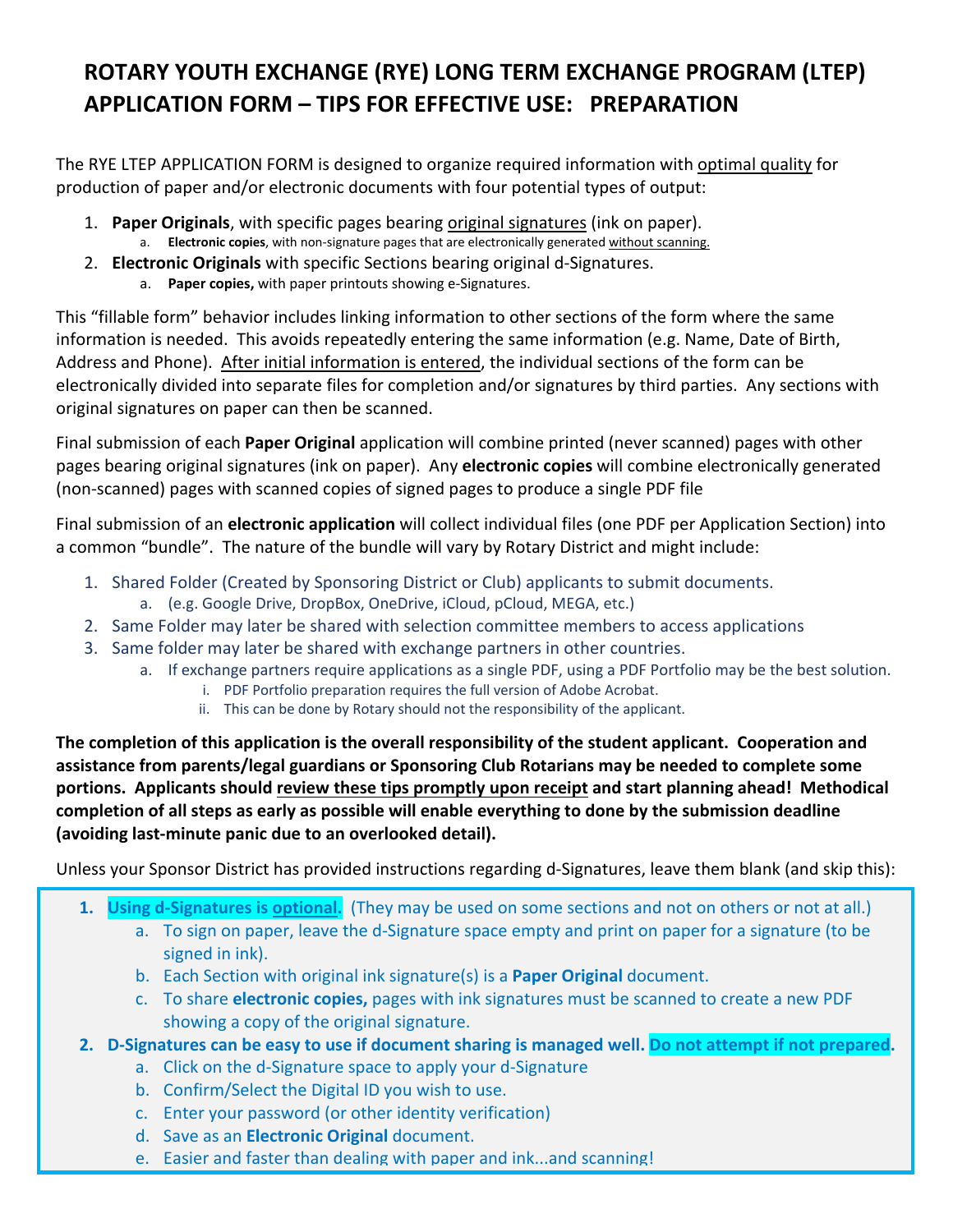#### 3. The first time using a d-Signature there will be some simple steps to configure a Digital ID

- a. The simplest choice is to create a self-signed Digital ID (may later require export of public key).
	- b. Enter **Name** (as it should appear) and **E‐mail**, then Save.
- **4. Enter d‐Signatures only after completing and verifying the information on the form or document.**
	- a. After the d‐Signature is entered, applicable portions of the document will be locked.
		- b. Locked portions of the document become "read only" and cannot be changed.
			- i. To go back and change anything, clear the signature first
			- ii. "Right click" on the signature field and choose "clear signature".
			- iii. You can clear only your own signature.
			- iv. Additions or changes are possible until the d-Signature is re-applied.
		- c. Other signatures can be added by other people.
		- d. Separate signatures can be entered from separate computers or smart phones
		- e. For witnessed signatures, be sure the witness can see signatures being applied.
		- f. Witnesses must sign last (for each block of witnessed signatures)
- **5. It is recommended that all signatures on any individual Section be done the same way.**
	- a. (i.e. all d‐Signatures or all ink on paper.)
	- b. Otherwise there must be both **Paper Original** and **Electronic Original** versions of the same section to preserve all original signatures for legal purposes.

### **6. PDF documents with a d‐Signature cannot be altered.**

- a. Pertinent content cannot be changed (additional d‐Signatures are allowed).
- b. Pages cannot be added or removed.
	- i. Doing so invalidates any previously applied d‐Signatures.

The following steps are offered as an efficient and effective use of this form using "fillable form" features for information clarity and consistency.

BEFORE PROCEEDING – PLEASE NOTE: Some parts of the application require completion by the following people:

- Section C: PHYSICIAN Medical History and Physical Exam plus prescription and vaccination records.
- Section D: DENTIST Dental evaluation and possible recommendation.
- Section H; SCHOOL To provide
	- o Official School Transcript
		- o Confidential Secondary School Reference (sent to Sponsor District RYE officer, not returned to student)
- Sections E, G: SPONSORING ROTARY CLUB for Guarantee Signatures and to witness signatures on completed application

**APPOINTMENTS** SHOULD BE MADE AS EARLY AS POSSIBLE WITH EACH OF THE ABOVE TO SCHEDULE THEIR ASSISTANCE. THEY WILL COMPLETE AND/OR SIGN THEIR RESPECTIVE SECTIONS OF THIS APPLICATION. (Further instructions follow for each of these sections.)

SUGGESTION: Create a dedicated folder for easy access to hold application preparation files. There will be a dozen or more different files that will require manipulation before final organization of the completed electronic application sections. Give the folder a name such as "RYE application" or similar.

The sponsoring Rotary District may have specific requirements. **If there is any contradiction in how to complete and submit this application, instructions from the sponsoring Rotary District Youth Exchange Program override any instructions provided here.**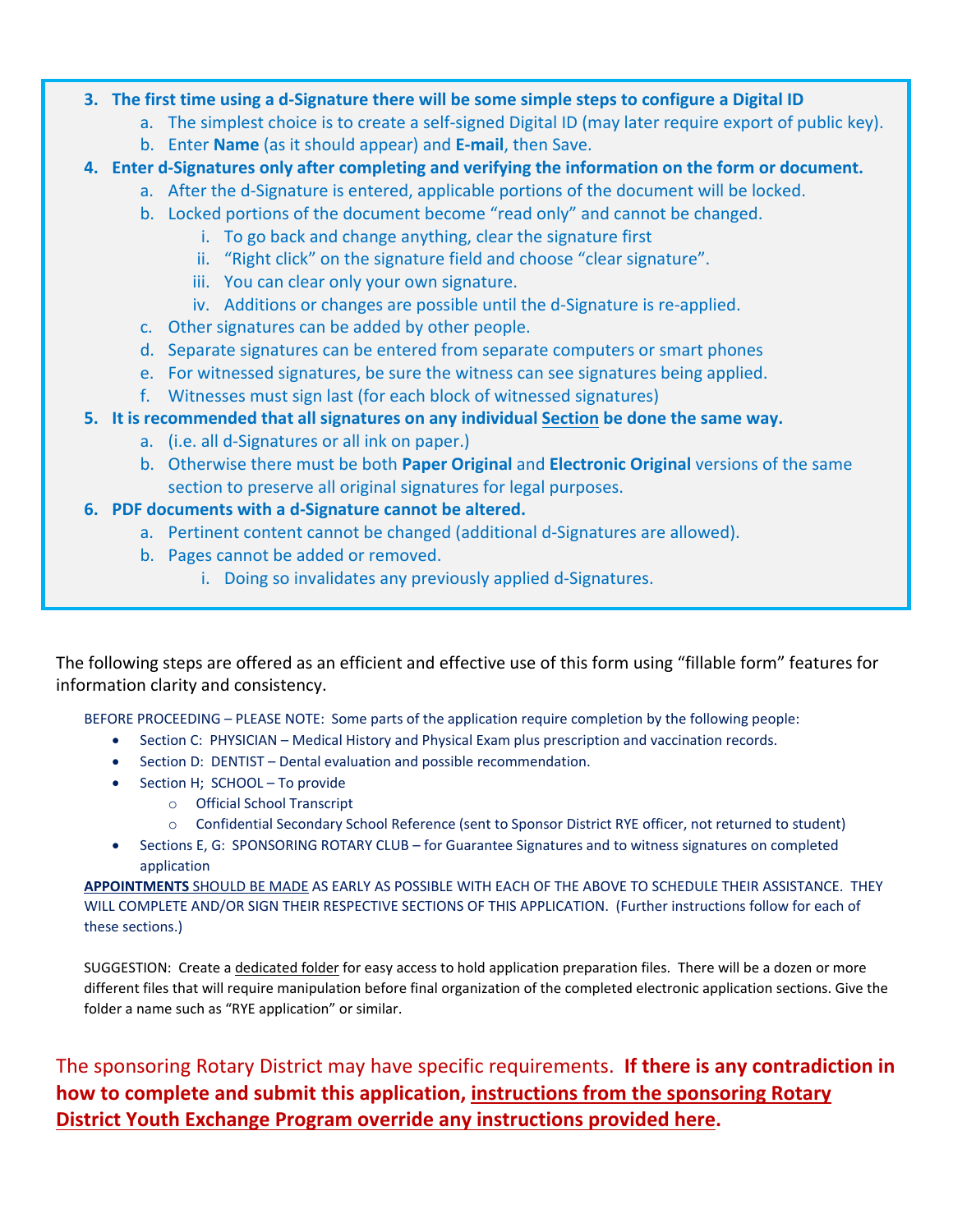## **APPLICANT INFORMATION ENTRY – by prospective Exchange Student Tools needed: Acrobat Reader (free version), or full version Adobe Acrobat Any basic photo‐editing application**

WARNING: Do not use an internet browser to fill this application! Use only Acrobat (Reader or full version) **This application is a "fillable form" PDF which includes special features that are not fully supported by** internet browsers. Incompatible browsers include every version of: Safari, Chrome, Edge, Firefox, Internet Explorer, Samsung, Opera, etc. Some of these browsers may appear to work successfully with this application, but they all have their own troubles, each somewhat different from the others. Your computer may be set to open PDF documents by default using one of these browsers. Be aware. Do not enter any information into this application **without using Acrobat and following steps such as these described below.**

Run either version of Acrobat.

From Acrobat, **Open partly‐filled form** with sponsor club information (created by Rotary during Initial Form Preparation). Use the "SAVE AS" command (under "File" menu) to save this under a NEW NAME using applicant NAME and version.

Example: SAVE AS "LTEP Application MILLER, Peyton v01"

The form is now ready to accept Student Information.

#### **SECTION A: Personal Information**

- Enter the requested information as completely and accurately as possible
- Photo: Select a good clear photo showing your full face (head and shoulders)
	- o Prepare the photo using any favorite photo‐editing tools
		- Adjust brightness, contrast, color, dimensions (if needed)
	- o Crop the photo to show head and shoulders and save
		- The photo may be any commonly used size. The higher resolution, the better.
			- Large professional-grade photo files may require down-sizing
		- The aspect ratio (width:height) should be 4:5
			- Example:  $4 \text{ cm}$  wide x 5 cm high
			- Example: 2 inches wide x 2.5 inches high
	- o Click on the form space reserved for photo
	- $\circ$  BROWSE to find the applicant Head/Shoulders photo (previously edited and saved)
	- o After clicking Okay, the photo will auto‐size to fit the frame in the application.
- Part 1. Applicant Information
	- o Avoid abbreviations
	- o Phone numbers should use international calling sequence
		- start with "+", followed by international calling code and remaining digits
			- Example: +49 for Germany, +61 for Australia, +55 for Brazil
			- +1 for USA and CANADA (followed by 10 digits)
				- Most USA numbers will look like +1 706-555-1234
	- o Note that all dates in this application use YYYY‐MM‐DD format.
		- **Pull down calendar option is available for all dates on this form.**
- Part 2: Enter complete information for each parent and/or Legal Guardian
	- o Mark ONE parent to be contacted first in the event of emergency
- Part 3: (Should already be automatically completed duplicating previous entry in SECTION E.)
	- o If not complete, contact sponsor club YEO and/or president for information to complete Section E.
		- (page 1, Initial form preparation)
- Part 4: Personal Background
	- o Explanations should be thorough
	- o Font size will automatically decrease as more characters are entered during data entry.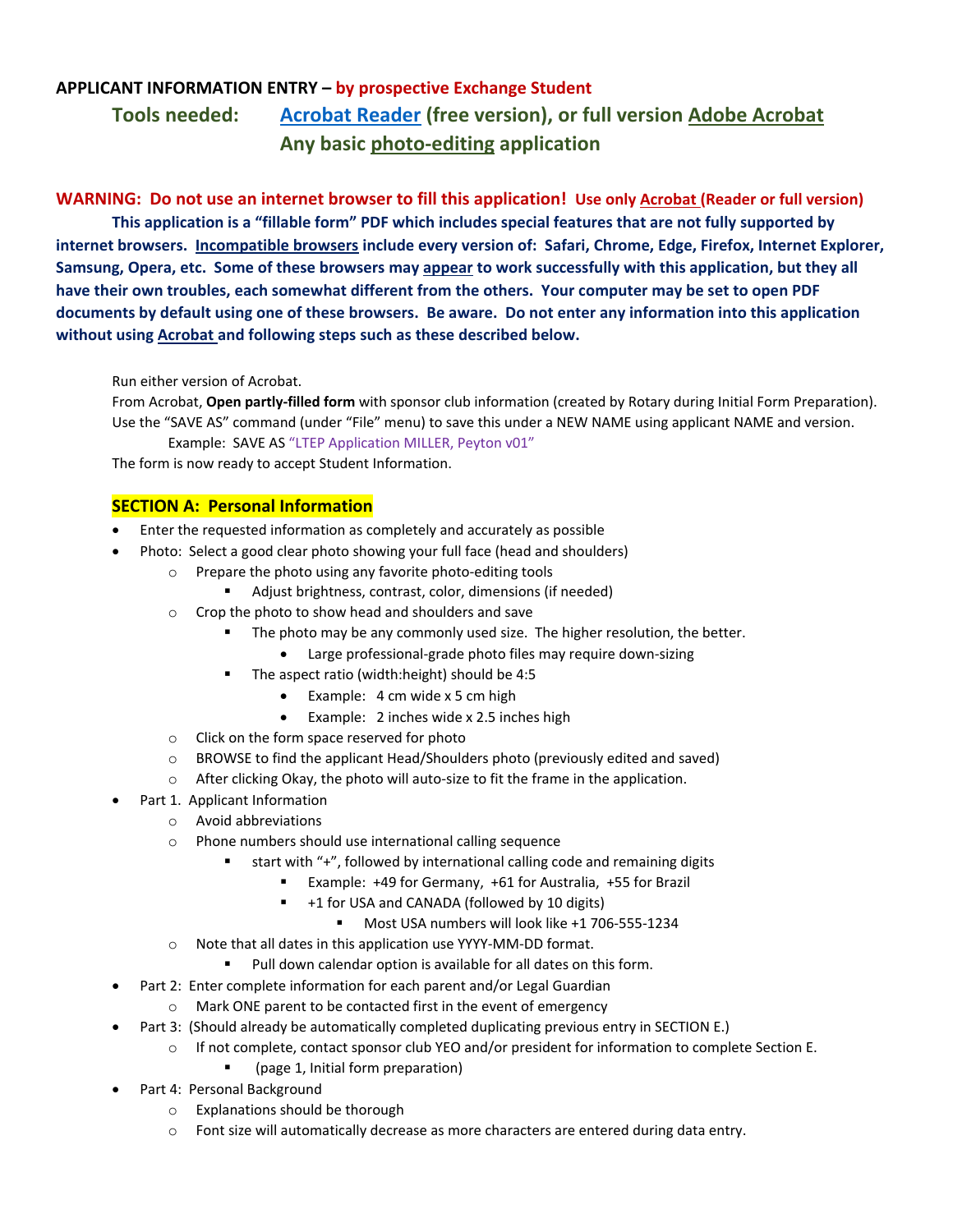- Part 5: Siblings
	- o Enter siblings (in order please, oldest first, youngest last)
- Part 6: Languages
	- o List your native language(s).
	- o List each non‐native language for which applicant has any ability
	- o Pull down menus allow selecting: Blank (no entry), "Poor", "Fair", "Good", or "Fluent"
- Part 7: Exchanges
	- o Mark if student previously participated in any exchange (if so, explain in Student letter in Section B)
- Part 8: Secondary School Information
	- o Consult school official or guidance counselor for necessary figures

NOTE: This may be a good place to pause. **Whenever pausing, remember to "SAVE AS" and give the application document a NEW NAME with updated VERSION NUMBER**. This will preserve information completed, but also make it possible to "go back" if needed. Using "SAVE AS" to preserve a new version can be done at any time and as often as desired. Always pick the most recent version to resume working—unless there was a computer problem or error which damaged the most recent version (rare but possible). In such cases, the previous version may provide useful backup, minimizing the information to be re-entered.

#### **SECTION B: Letters and Photos**

- READ THE INSTRUCTIONS COMPLETELY before proceeding
- Student Letter (up to 3 pages)
	- o Enter your letter using any combination of keyboard and/or copy and paste.
	- o Rich text is NOT supported. (i.e. NO bolding, underlining, font sizes, font colors)
	- o The entry box will auto‐shrink the font size to accommodate fitting extra text into the page.
		- **Please avoid or minimize use of reduced size text.**
		- Before you see text begin shrinking, please continue entry on the next page.
- Parent Letter (up to 2 pages) same notes apply as in Student Letter
- Photo Page
	- o Use good‐quality photos to illustrate the topics specified.
		- Avoid poor lighting (too dark, too bright, deep shadows, bright backgrounds)
	- o Use the same suggestions and process as used for the page 1 photo
		- Aspect ratio for all photos on the photo page is 1:1
		- These photos should be cropped to be roughly equal height and width (square)

NOTE: This application also requires electronic insertion of various documents. If these documents are not in electronic form, it is strongly recommended that electronic PDF copies of original documents first be created using a **color document scanner at 300 dpi (or more).** If you do not have this capability at home, you may be able to create such scans at your school, at a parent's workplace or at a commercial copy center.

Scanned/Copied Documents to be inserted should be a SINGLE PAGE in PDF, TIFF, PNG or JPG format.

Scans made with phones are not recommended unless you have no other method possible to copy a document. Phone scans are inferior. However, they may produce adequate copies if used carefully. The top-rated phone scanning app for this purpose is "Adobe Scan". It is free to download for Android phones from Google Play and for iPad and iPhone from the App Store. If using a phone scan, **avoid uneven lighting or shadows on the document** and align the image carefully to fill the frame as squarely as possible. (Your Sponsoring Rotary District may reject scanned documents for unacceptable quality.)

These comments also apply to making scans of any hand‐filled (signed) pages during the final preparation of this application.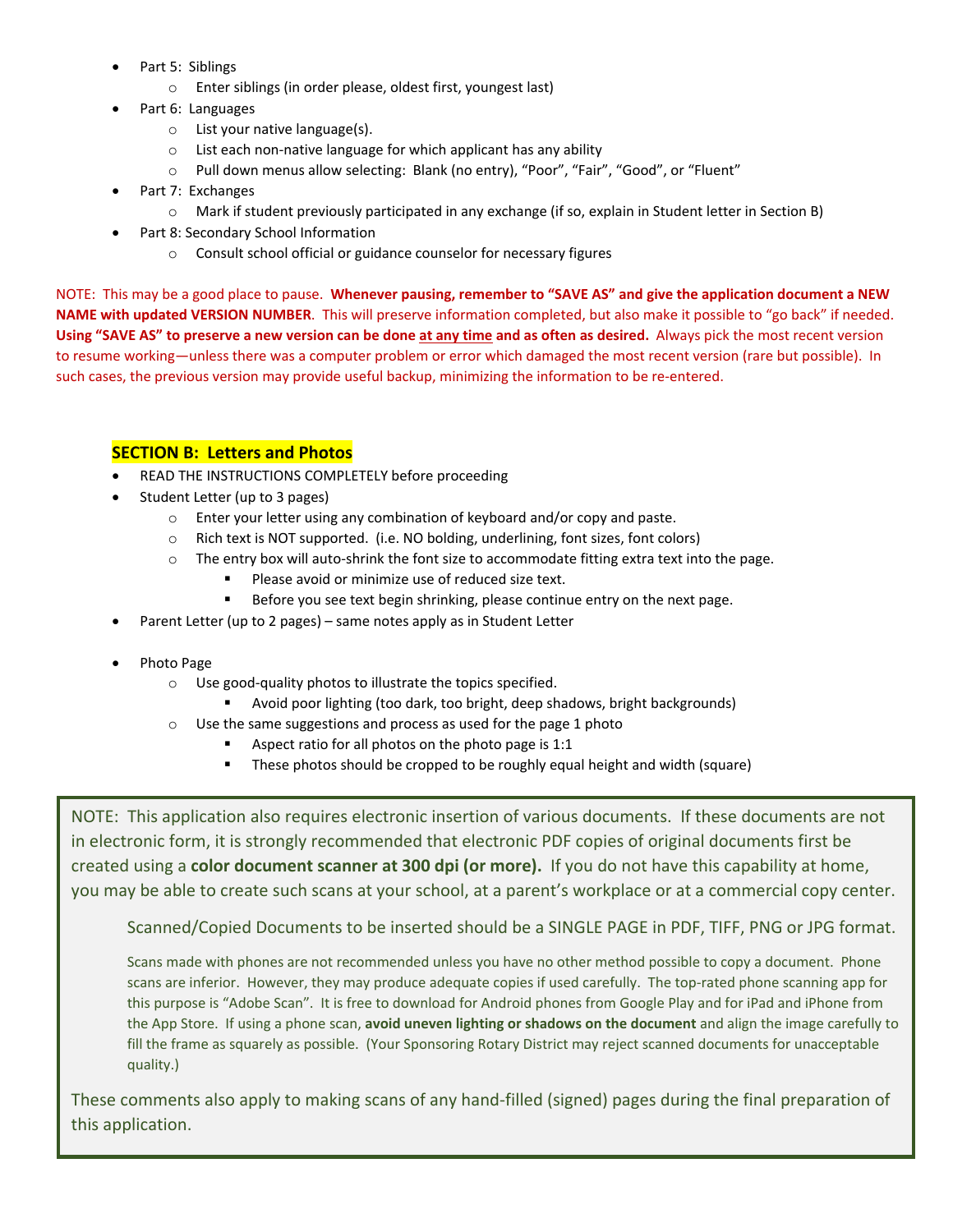The medical and immunizations section requires the most time with attention to detail and deserves early planning. Even If the physician office is the source of original immunization records, copies of these records should be obtained in advance. Use these to prepare the form Section C‐2 prior to your medical exam visit.

#### **SECTION C‐1: Medical History and Examination**

- Enter Home Phone Number
- Complete any other missing information in the fields above "Medical History"

OPTION: Skip to "SEPARATION OF APPLICATION SECTIONS". (You will need to Complete C‐2, H‐2, and L, individually, later.) Do this if you need more time for any of those sections, but still need to proceed with C‐1 or D.

#### **SECTION C‐2: PRELIMINARY preparation ‐ copies of original immunization records**

- Verify and/or obtain complete copies of ORIGINAL vaccination records in electronic form
- Original records should show patient (student applicant) name and date of birth
- Copies should be electronic documents, color scans (at 300 dpi or better).
- Copies may be in any of the following file formats: (PDF, JPG, TIFF, PNG) from sources such as:
	- o Government‐approved immunization record
		- Personal Immunization Booklet (with record of each immunization and date)
		- Computer print-out from immunization registry
	- o Physician‐provided immunization record
		- **Copies of original paper records such as:** 
			- Office Index card(s) recording immunizations
			- Medical chart immunization page(s)
		- Computer print-out such as:
			- Office and/or hospital Electronic Medical Records
			- Health Information Exchange records
			- **•** Public Health Immunization Registries
	- Insert Copies of the Original Immunization Records on Page 13 (and Page 14, if needed)
		- o Run Acrobat (either version). From the "File" Menu:
		- o Open the most recently saved version of the RYE application form.
			- Find the 15<sup>th</sup> page "Section C-2: Copy of Original Immunization Record Page 1 of 2"
		- o NOTE: Immunization pages work EITHER of two ways:
			- Insert ONE FULL PAGE copy (Click on the NARROW GRAY AREA across the center of the page)
			- OR Insert up to TWO half-page copies (Click on either Top or Bottom area of the page
				- Half-page copies are suitable for pages from personal immunization booklets
				- Also suitable for images of cards or other horizontally oriented records.
		- $\circ$  Use second page only if needed "Page 14 of 26" (16<sup>th</sup> page of the PDF file)
			- The displayed page would be "Section C-2: Copy of Original Immunization Record Page 2 of 2"

#### **SECTION H‐2: OFFICIAL SCHOOL TRANSCRIPT preparation**

- Verify and/or obtain official secondary school transcript
- Original records should show student name and date of birth
- Copies should be electronic documents, color scans (at 300 dpi or better)
- Copies may be in any of the following file formats: (PDF, JPG, TIFF, PNG)
- Insert Copies of the Official Transcript on Page 22
	- o Click on the empty page and navigate file location to select the digital copy of the Transcript
		- The file will be inserted and sized to the available space
		- **EXECONFIRE CONFIRM CONFIRM** Confirm that the entire transcript is visible and legible
	- o Insert more copies on Page 23, if needed
		- **Include English translation(s) as required.**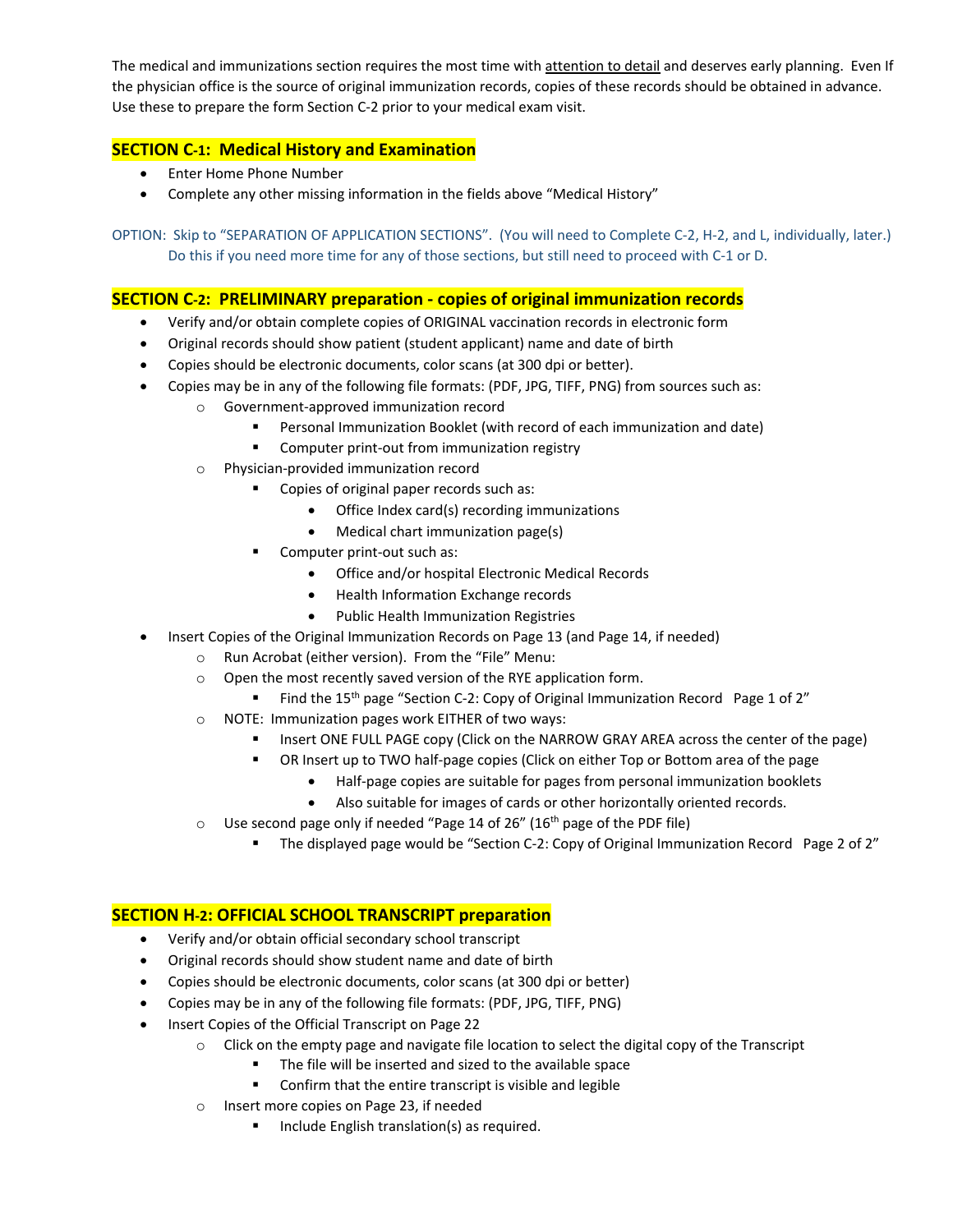#### **Section P: PASSPORT PAGE preparation**

- Verify that the passport expiration date is six months or more after the date the student would return.  $\circ$  If expiration would be less than six months after student return, OBTAIN A NEW PASSPORT
- If current passport not yet obtained, USE EXPIRED PASSPORT or USE BIRTH CERTIFICATE for this page
- Copies should be electronic documents, color scans (at 300 dpi or better) or good-quality photos.
- Copies may be in any of the following file formats: (PDF, JPG, TIFF, PNG)
- Insert Copies of the Student's Passport (or Birth Certificate) on Page 27
	- $\circ$  Click on the empty page and navigate to select the digital copy of the Passport or Birth Certificate
		- The file will be inserted and sized to the available space
		- Confirm that the entire document is visible and legible

NOTE: Before proceeding to the next step, please understand that Adobe Reader does not provide capability to divide PDF documents by separating pages. Likewise, it provides no way to merge separate PDF files into a single document. Those capabilities are included in the full version, (Currently "**Acrobat Pro DC**") which has "tools" that include easy manipulation of PDF pages, including extracting to and inserting from separate files.

If you have already own or have resources to acquire any full‐feature PDF applications, you likely have capabilities for separating or merging PDF document pages. There is no problem with using other PDF solutions. These notes assume preference for a reliable solution without additional cost.

PDFsam Basic is a software solution that can be downloaded as a **free version.** It provides "split and merge" capabilities for individual pages. Therefore, **the following instructions describe steps using PDFsam,** but you can also use the full version Adobe software, to accomplish the equivalent PDF page manipulations.

## **SEPARATION OF APPLICATION SECTIONS – by prospective Exchange Student Tools needed: Acrobat Reader (free version), or full version Adobe Acrobat PDFsam Basic (free version) ‐‐use these links to download, if necessary**

The entire (partially completed) application form should be preserved using "SAVE AS" to give it a new name for this stage of completion for a backup (extra) copy. This will continue to serve as your "master copy" of your application for any pages which are not signed or completed using handwriting.

An entirely separate PDF copy should ALSO be saved with a name appending " X" (to help recognize that it will be split into multiple files). Create a new folder named "RYE form Sections". This will be used to hold separated sections of your application

Run the application PDFsam (basic) and select "**Split**". Select the PDF file created in the above step (ending with "\_X") In PDFsam "Split Settings" specify "Split after the following page numbers" and enter "2". Under "Output settings browse to the folder "RYE form Sections" created above and select. (It is okay to leave "Compress output file/files" checked under "Show advanced settings"). Click "Run" and wait for the splits to complete. When complete there should be two files with the following contents:

| <b>SPLIT FILE NAME</b> | <b>FILE CONTENTS</b>              | ACTION           | Reason                                          |
|------------------------|-----------------------------------|------------------|-------------------------------------------------|
| 1 PDFsam               | Cover and Instructions page       | DELETE this file | Instructions are not submitted with application |
| 3 PDFsam               | All the actual pages              | Rename as "RYE   | or. remove "3 PDFsam " from beginning of file   |
|                        | (1 to 28) of the application form | form X"          | name. This prepares for next step.              |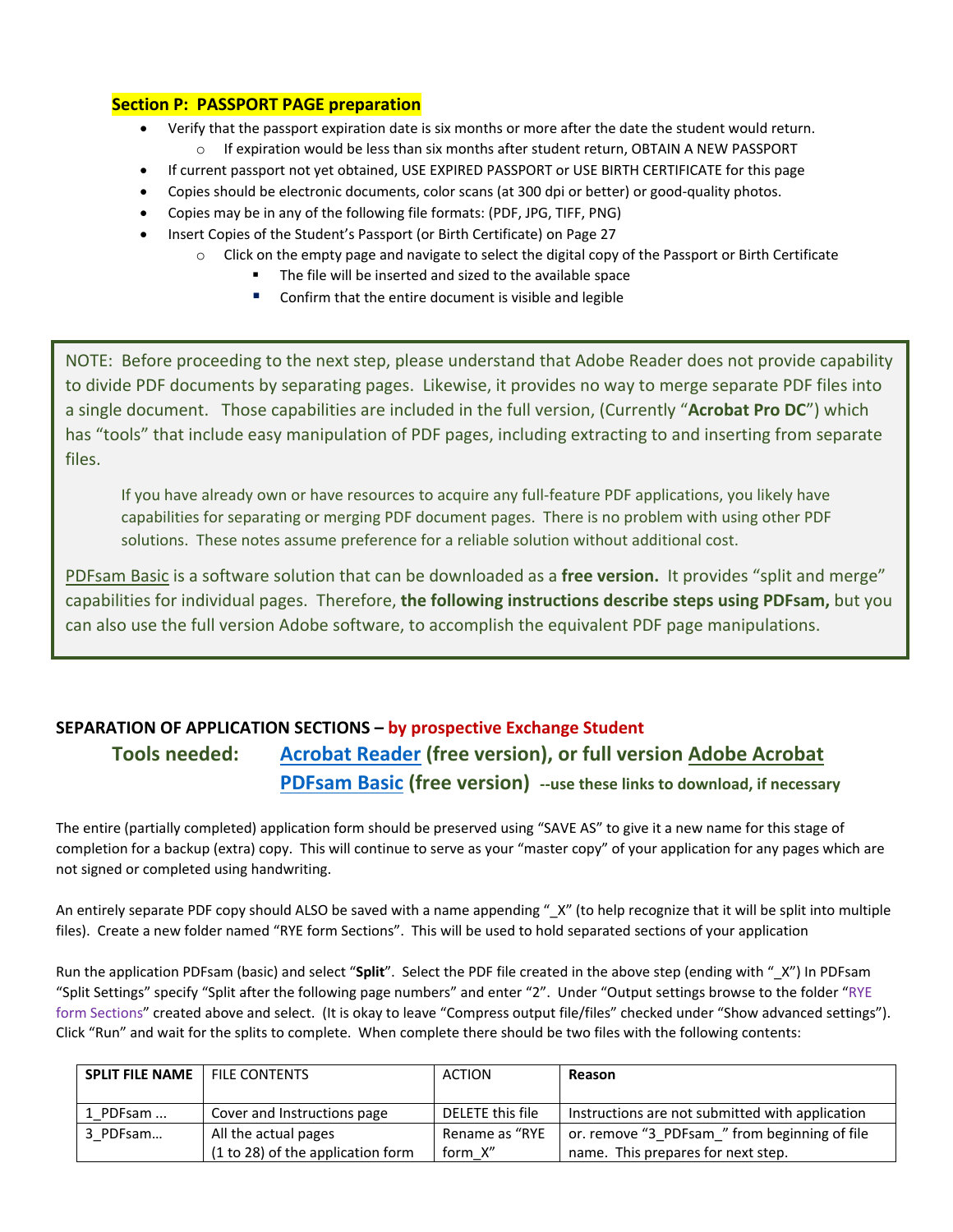Run the application PDFsam (basic) and select "**Split by bookmarks**". Select the PDF file created in the above step (ending with "\_X") In PDFsam "Split Settings" specify "Split at this bookmark level" and enter "**1**". Under "Output settings browse to the folder "RYE form Sections" created above. (It is okay to leave "Compress output file/files" checked under "Show advanced settings"). Click "Run". (For directory not empty warning, select "overwrite") and wait for the splits to complete. When complete there should be fifteen files with the following contents:

| <b>SPLIT FILE NAME</b> | <b>FILE</b>      | <b>DESRIPTION</b>                   | <b>REMAINING FORM ACTIONS BEFORE FINAL ASSMBLY</b>    |
|------------------------|------------------|-------------------------------------|-------------------------------------------------------|
|                        | <b>CONTENTS</b>  |                                     |                                                       |
| 1 PDFsam               | <b>Section A</b> | <b>Personal Information</b>         | Part A DONE. DO NOT ALTER                             |
| 4 PDFsam               | <b>Section B</b> | <b>Letters and Photos</b>           | Part B – further editing optional                     |
| 11 PDFsam              | Section C-1      | Medical history and physical exam   | Medical history, immunization list and doctor's exam  |
| 14 PDFsam              | Section C-2      | <b>Immunizations</b>                | Copies of Original Immunization records               |
| 16 PDFsam              | Section D        | <b>Dental Evaluation</b>            | Dental Exam and recommendations                       |
| 17 PDFsam              | Section E        | Sponsor Guarantee                   | Signatures: Applicant, Parents, Rotary Representative |
| 18 PDFsam              | <b>Section F</b> | <b>Host Guarantee</b>               | Enter Host Country and Host District (only if known)  |
| 19 PDFsam              | Section G        | Rules and Conditions of Exchange    | Emergency Contact, Rotary Rep. to witness signatures  |
|                        |                  |                                     | by Applicant, and Parents                             |
| 23 PDFsam              | Section H-1      | Secondary School Personal Reference | Section H-1 to be completed by School Personnel and   |
|                        |                  |                                     | NOT returned to applicant                             |
| 25 PDFsam              | Section H-2      | <b>Official School Transcript</b>   | Transcript scanned and image inserted into form       |
| 26 PDFsam              | Section P        | Passport/Birth Certificate          | Passport (or Birth Certificate) scanned and inserted  |
| 27 PDFsam              | Section Z        | <b>Application Checklist</b>        | Leave Blank for now (work copy on paper suggested)    |

NOTE: The number beginning each file name (in the first column) is the PAGE NUMBER from the application form.

Sections shaded in light amber will be assembled electronically without scanning.

Sections shaded in light green will contain digitally inserted document copies to be assembled without further scanning.

Unshaded (white) sections will require digital scanning (color scan at 300 dpi or more) before final assembly of electronic copies if they are not originally signed electronically.

Except for Sections A and B, all remining sections will require specific handling before submitting the final application. Further TIPS outlining the most effective completion for EACH section of the application form follow below.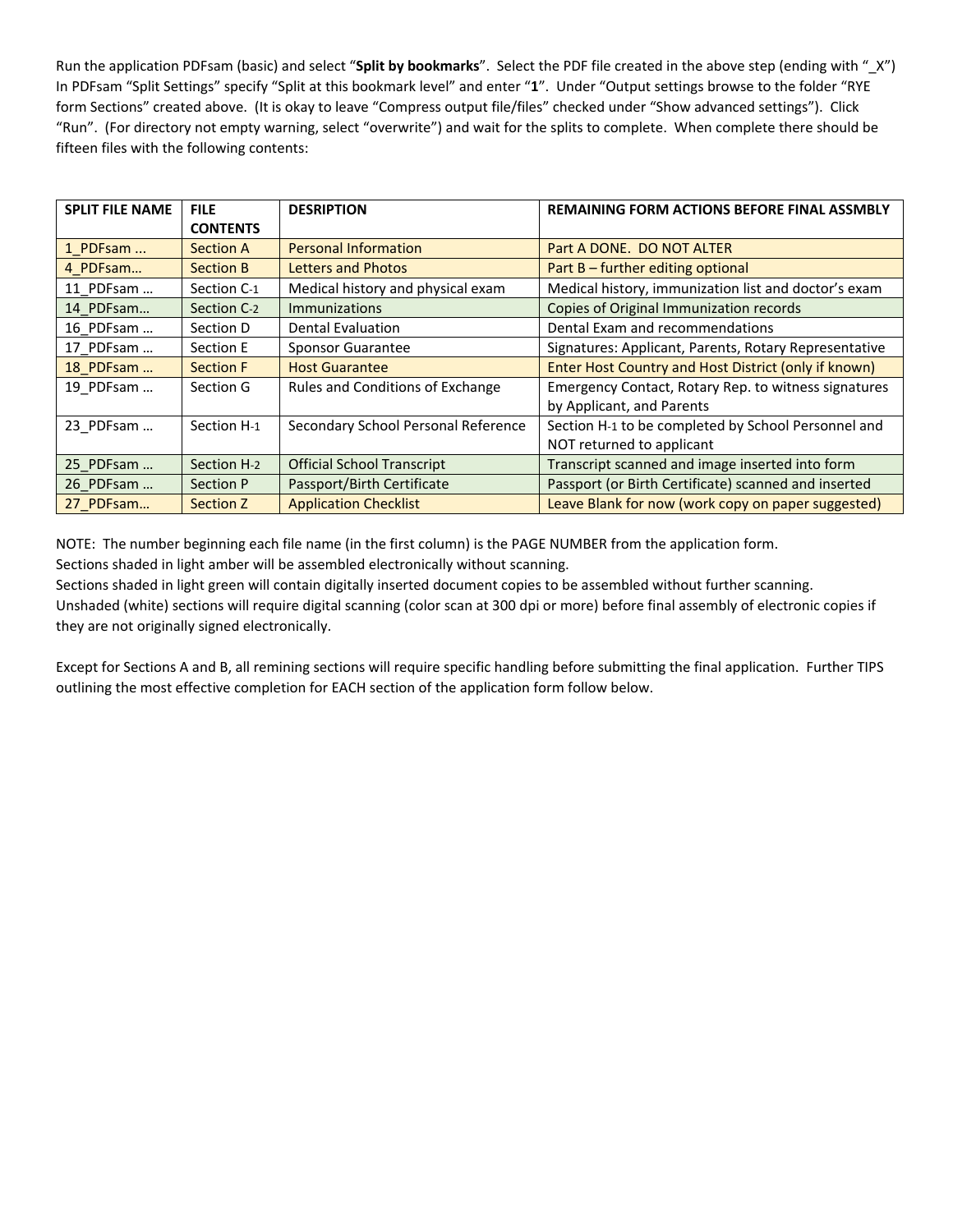#### **APPLICATION SECTIONS COMPLETION – by prospective Exchange Student AND THIRD PARTIES**

## **Tools needed: Acrobat Reader (free version), or full version Adobe Acrobat A USB flash drive ("memory stick") (If not using d‐Signatures) A pen for signatures (blue ink or other)**

The remaining application sections can be completed in any order. All sections must be completed before final assembly of paper application copies and the electronic application folder. It may save time to work concurrently on as many sections as possible.

The medical and immunizations section requires the most time with attention to detail and deserves early planning. Even If the physician office is the source of original immunization records, copies of these records should be obtained in advance to prepare the C‐2 Section of the form before the medical exam visit.

#### **SECTION C‐1: Medical History and Examination**

- Enter Home Phone Number (if not previously entered)
- Complete any other missing information in the fields above "Medical History" (if not previously completed)

#### **SECTION C‐1; Medical History and Examination (with copy of original immunization records)**

- Running Acrobat; From the File Menu
	- o Open the page 13 file in the "RYE form Sections" folder (i.e. 13\_PDFsam…) Section C‐2
		- You should see the page for copy of official immunization records
	- o From the "File" menu use "Print" to print this file on paper (all pages, one copy)
		- You will also take this copy to the physician office.
- Run Acrobat (either version); From the File Menu
	- o Open the page 10 file in the "RYE form Sections" folder (i.e. 10\_PDFsam…) Section C‐1
		- **The Medical History and Examination page should appear.**
	- $\circ$  From the "File" menu use "Print" to print this file on paper (all pages, one copy + extra for backup)
		- Backup pages can be useful if first copy is accidentally marked with incorrect information.
	- **DETERMINE PATHWAY FOR COMPLETING MEDICAL HISTORY AND EXAM (Section C‐1:)**
		- o Many medical offices have full‐featured commercial software for PDF fillable forms. Check in advance.
		- o Free software like **Acrobat Reader** or **Foxit Reader** will work. The office manager can tell what is available.
			- **EDGE browser** will work if digital signatures are not required.
				- Some offices may prefer to download from a web-link (such as a cloud service).
				- Some may prefer to receive via e‐mail attachment.
				- Some may prefer to use a USB flash drive.
					- o For any of the above GO TO "**COMPUTER ENTRY PATHWAY**" below
				- Some may accept none of the above (SKIP TO the **"HANDWRITTEN PATHWAY"** below)
		- o **If form‐capable PDF software is not available SKIP TO "HANDWRITTEN PATHWAY" below**
			- Adobe Acrobat (full version) and other full‐feature PDF applications are generally acceptable.

#### **COMPUTER ENTRY PATHWAY (Recommended, if possible)**

- Insert an unused (empty) USB flash drive (to be used for providing electronic form to physician's office)
- NOTE: The USB flash drive is intended to supply Section C to the physician office in electronic form
	- o **Other options for securely sharing files electronically may include services such as:**
		- **DropBox, iCloud, OneDrive, Google Drive** (substitute file sharing steps as needed)
- (with the Section C‐1 file still open after printing on paper)
	- o From the "File" menu use "Save As" to save this file on the USB flash drive
		- Give the file a new name such as "Section C-RYE Medical " appended with your name and DOB
		- E.g. "Section C1-RYE Medical MILLER, Peyton DOB 10 DEC 2003"
	- $\circ$  From the "File" menu use "Print" to print this file on paper (all pages, one copy) + extra for backup) Backup pages can be useful if first copy is accidentally marked with incorrect information.
- **COMPUTER ENTRY PATHWAY, continued (in the Medical office)**
	- Paper copy of the form may be used by physician as a hand-written "worksheet" if desired
	- o Using Acrobat Reader the **physician and/or office staff** will do the following:
		- **•** Open the file on USB Flash Drive (or file shared by other method)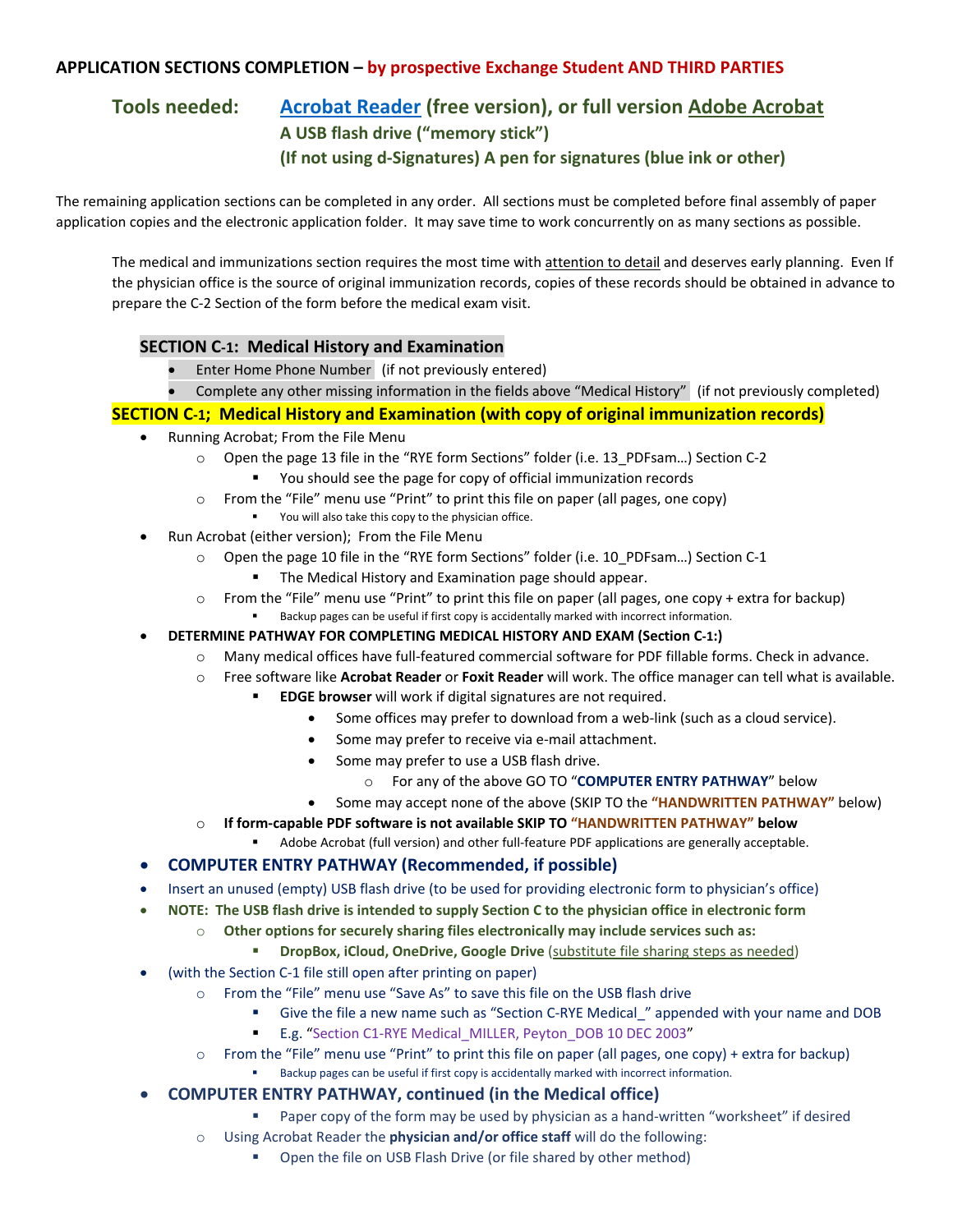- File example: "Section C1-RYE Medical\_MILLER, Peyton\_DOB 10 DEC 2003"
- Complete the Medical History parts 2 and 3
	- Note that 'Yes" responses in parts 2 or 3 require additional notes below
	- Note "Yes" responses to 2b, 2f, 2q and/or 3c require a letter of explanation
- Complete infections Disease History, Immunizations History and TB Screening results
	- Cross check immunization dates with original vaccination records
		- Note that all dates should be in *YYYY‐MM‐DD* format
	- Provide prescription information (if any) and complete physical examination
- Abnormal findings require an additional page (not handwritten) for full description(s).
- **(Optional)** Apply Physician digital-Signature
	- Append "\_d-Sig" to file name while saving.
	- Example: "Section C1-RYE Medical\_MILLER, Peyton\_DOB 10 DEC 2003\_d-Sig"
	- (skip to "**Additional Pages**", below)
	- **(Alternate Option)** Apply Physician basic electronic signature (using 'Fill & Sign' tool)
		- Use 'Save As' file command to save signed document
			- Append " e-Sig" to file name while saving.
			- o Example: "Section C1‐RYE Medical\_MILLER, Peyton\_DOB 10 DEC 2003\_e‐ Sig"
	- Complete Certification Section

(If using neither signature option above) From "File" menu select "Save"

- o From "File" menu select "Print" and generate 2 (or specified number) copies on paper.
- o Use color printer, if possible. Verify Information (make corrections and re‐print, if necessary)
- o (skip to "**SIGNATURES**", below)

#### **HANDWRITTEN PATHWAY**

- (with the Section C‐1 file still open after printing on paper)
	- $\circ$  From the "File" menu use "Print" to print this file on paper (all pages, one copy + extra for backup) Backup pages can be useful if first copy is accidentally marked with incorrect information.
	- o **(In the Medical office)**
	- $\circ$  Paper copy of the C-1 form will be used by physician as a handwritten Medical History and Physical
		- Physician completes the Medical History parts 2 and 3
			- Note that 'Yes" responses in parts 2 or 3 require additional notes below
			- Note "Yes" responses to 2b, 2f, 2q and/or 3c require a letter of explanation
		- Physician completes infections Disease History, Immunizations History and TB Screening results
			- Cross check immunization dates with original vaccination records (copies in C-2)
			- **Note that all dates should be in** *YYYY‐MM‐DD* **format**
		- Physician provides prescription information (if any) and complete physical examination
			- Abnormal findings require an additional page (not handwritten) for full description(s).
		- Physician completes Certification Section
	- o Make 2 (or required additional) paper copies (before signing)

#### **SIGNATURES (from physician)**

- o Before signing Section C‐1, PLEASE NOTE the required Signature Date Format: *YYYY‐MM‐DD*
- o The Physician must sign EACH PAPER COPY of Section C‐1 with ink if not signing electronically.
- **Additional Pages (if any). The physician must sign:**
	- **EACH COPY of Abnormal Findings page (if any) with ink on paper.** 
		- EACH COPY of Letter of Explanation (if any) with ink on paper.
			- Letter of explanation may come from a different physician, if appropriate.
- Applicant and Parent/Legal Guardian signatures using same method as physician (i.e. ink or d‐Signature)
- **SAVE: Any paper copies with signatures.** [ These can be scanned later, if any.]
- (if applicable) Eject and return Flash Drive to Student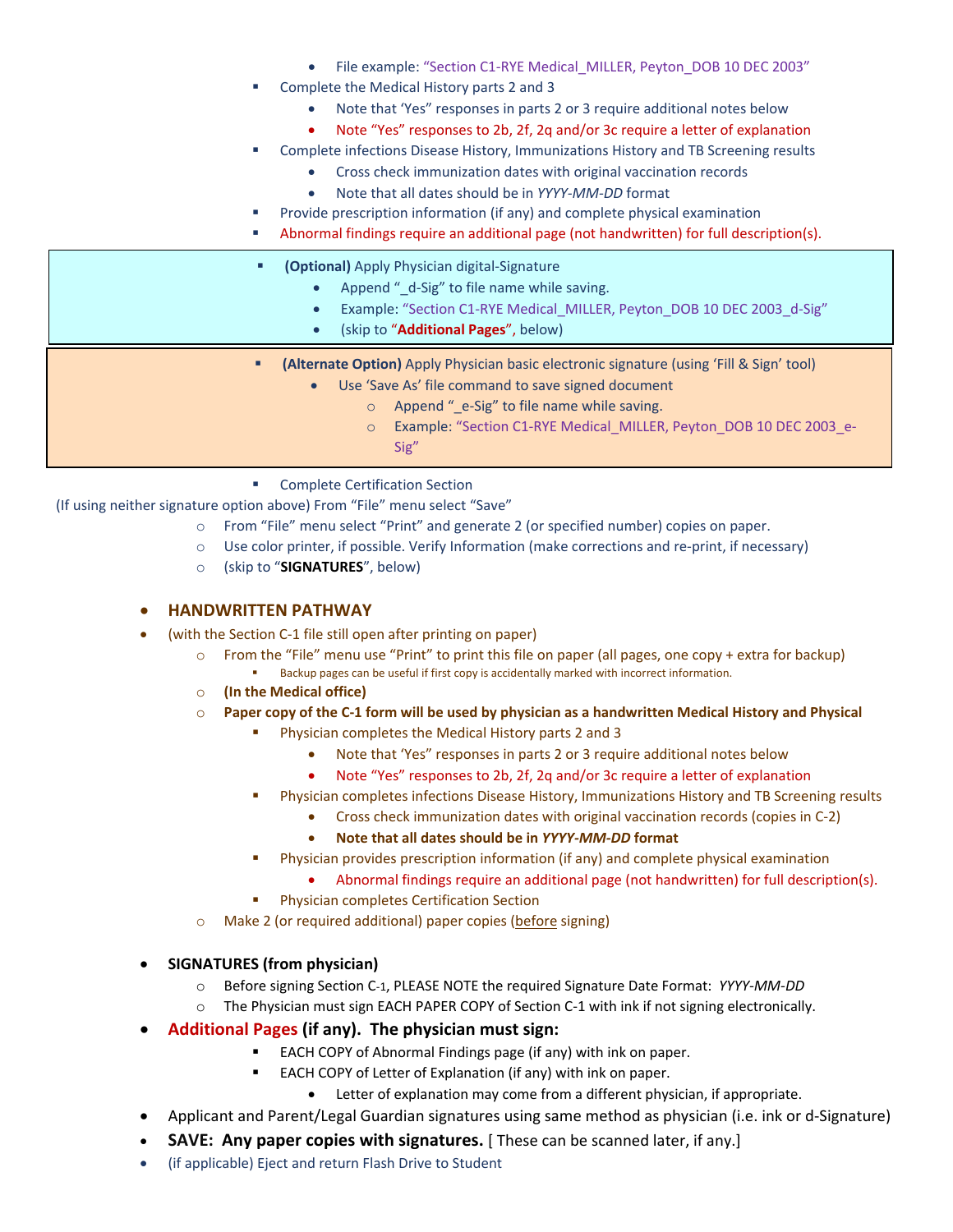#### **SECTION D: Dental Health and Examination**

- Run Acrobat (either version); From the File Menu
	- o Open the page 15 file in the "RYE form Sections" folder (i.e. 15\_PDFsam…) Section D
		- The Dental Health and Examination page should appear.
	- o From the "File" menu use "Print" to print this file on paper (all pages, one copy) + extra for backup) Backup pages can be useful if first copy is accidentally marked with incorrect information.

**DETERMINE PATHWAY FOR COMPLETING DENTAL HEALTH AND EXAM (Section D:)**

- o Many dental offices have full‐featured commercial software for PDF fillable forms. Check in advance.
- o Free software like **Acrobat Reader** or **Foxit Reader** will work. The office manager can tell what is available.
	- **EDGE browser** will work if digital signatures are not required.
		- Some offices may prefer to download from a web-link (such as a cloud service above).
		- Some may prefer to receive via e‐mail attachment.
			- Some may prefer to use a USB flash drive.
				- o For any of the above GO TO "**COMPUTER ENTRY PATHWAY**" below
		- Some may accept none of the above (SKIP TO the **"HANDWRITTEN PATHWAY"** below)
- o **If form‐capable PDF software is not available, SKIP TO "HANDWRITTEN PATHWAY" below**
	- Adobe Acrobat (full version) and other full‐feature PDF applications are generally acceptable

#### **COMPUTER ENTRY PATHWAY (Recommended, if possible)**

- Insert an unused (empty) USB flash drive (to be used for providing electronic form to dentist's office)
- NOTE: The USB flash drive is intended to supply Section C to the physician office in electronic form
	- o **Other options for securely sharing files electronically may include services such as:**
		- **DropBox, iCloud, OneDrive, Google Drive** (substitute file sharing steps as needed)
	- o From the "File" menu use "Save As" to save this file on the USB flash drive
		- Give the file a new name such as "Section D‐RYE Dental\_" appended with your name and DOB
		- E.g. "Section D-RYE Dental\_MILLER, Peyton\_DOB 10 DEC 2003"

#### **COMPUTER ENTRY PATHWAY (in the dentist's office)**

- Paper copy of the form may be used by dentist as a hand-written "worksheet" if desired
- o Using Acrobat Reader the dentist and/or office staff will do the following
	- Open the file on USB Flash Drive (or file shared by other method)
		- File example: "Section D-RYE Dental\_MILLER, Peyton\_DOB 10 DEC 2003
	- Complete the Dental Examination questions.
	- Add explanation or additional comments, as appropriate.
	- **(Optional)** Apply Dentist digital‐Signature
		- Append " d-Sig" to file name while saving.
		- Example: "Section D-RYE Medical MILLER, Peyton DOB 10 DEC 2003 d-Sig"
		- (skip to "**Additional Pages**", below)
	- **(Alternate Option)** Apply Dentist basic electronic signature (using 'Fill & Sign' tool)
		- Use 'Save As' file command to save signed document
			- Append " e-Sig" to file name while saving.
			- o Example: "Section D‐RYE Medical\_MILLER, Peyton\_DOB 10 DEC 2003\_e‐Sig"
		- (skip to "**Additional Pages**", below)
- o (If using neither signature option above) From "File" menu select "Save"
- o From "File" menu select "Print" and generate 2 (or specified number) copies on paper.
- o Use color printer, if possible. Verify Information (make corrections and re‐print, if necessary)
- o (skip to "**SIGNATURES**", below)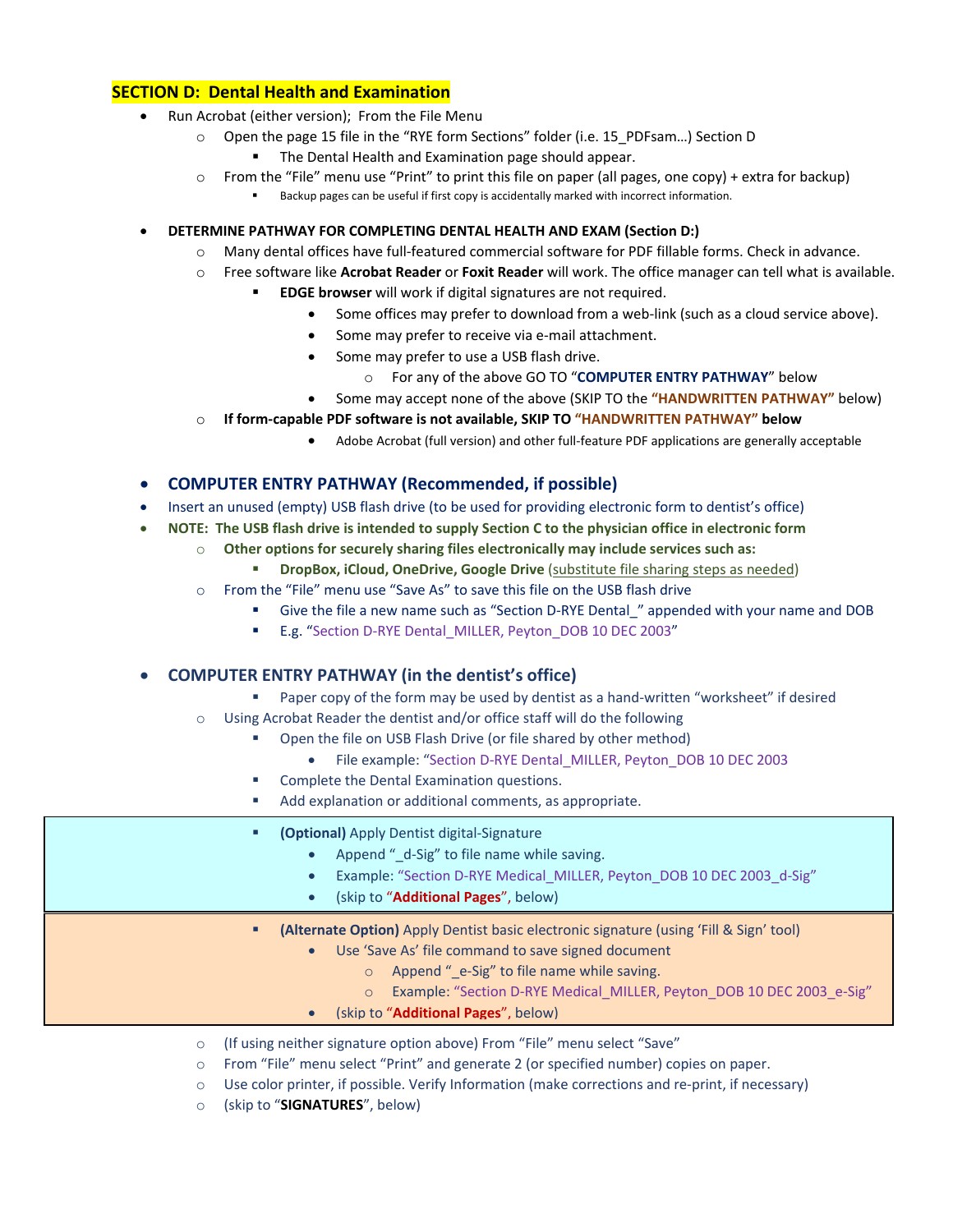#### **HANDWRITTEN PATHWAY**

- o Paper copy of the form will be used by the Dentist as a hand‐written Dental Exam report
	- Complete the Dental Examination questions.
		- Add explanation or additional comments, as appropriate.
- o Make 2 (or required additional) paper copies (before signing)

#### **SIGNATURES (from Dentist)**

- o Before signing PLEASE NOTE the required Signature Date Format: *YYYY‐MM‐DD*
- o The dentist must sign EACH PAPER COPY with ink.
- **Additional Pages (if any)**
	- o (Extra comment page requires specified number, if any, of paper copies with ink signatures.)
- **SAVE:** Any paper copies with signatures. [These can be scanned later, if any.]
	- o From "File" menu select "Save As" and save under a NEW FILE NAME
		- e.g. " Section D-RYE Dental\_MILLER, Peyton\_DOB 10 DEC 2003\_dentist signed"

#### **Section C‐1: Parent and Applicant Declaration: (bottom on page 12)**

- Running Acrobat; From the File Menu
	- $\circ$  If you have paper copies of page 12 signed with ink,
		- Then apply ink signatures for both parents/legal guardians and Applicant
			- Sign all copies and SAVE for later scanning. (**skip to "Section E:"**)

| о  | (If C-1 was signed by physician with a digital signature)<br>Apply Applicant and Parent/Legal Guardian digital-Signatures one at a time<br>Append "_d-Sig" to file name while saving (if not done already)<br>$\bullet$<br>Suggest each signer append initials to file name as it is saved.<br>Example: "Section D-RYE Medical_MILLER, Peyton_DOB 10 DEC 2003_d-Sig+mmm+bdm+mam"<br>(skip to "Section E:)<br>$\bullet$ |
|----|------------------------------------------------------------------------------------------------------------------------------------------------------------------------------------------------------------------------------------------------------------------------------------------------------------------------------------------------------------------------------------------------------------------------|
| п. | (If C-1 was signed by physician with a basic electronic signature)                                                                                                                                                                                                                                                                                                                                                     |
|    | It may be necessary to first use 'Print' to PDF technique to enable further signatures<br>$\bullet$                                                                                                                                                                                                                                                                                                                    |
|    | Apply Applicant and Parent/Legal Guardian basic electronic signatures (using 'Fill & Sign' tool)                                                                                                                                                                                                                                                                                                                       |
|    | Use 'Save As' file command to save signed document                                                                                                                                                                                                                                                                                                                                                                     |
|    | Append " e-Sig" to file name while saving (if not done already)<br>$\bullet$                                                                                                                                                                                                                                                                                                                                           |
|    |                                                                                                                                                                                                                                                                                                                                                                                                                        |
|    | Suggestion: Append initials of signer(s) to file name as it is saved.                                                                                                                                                                                                                                                                                                                                                  |

- (**Skip to "Section E:")**
- o NOTE: If you are unable MATCH the signature technology used by the physician, you will need to save the physician signature page in original form and also make a separate copy showing his signature add your own signatures using whatever technology works for you (either electronic or ink on paper). If your signatures are applied on paper, the sponsor district may need this to be scanned to an PDF file.
	- You will be submitting **two** versions of the Section C-1:
		- 1) original Section C-1 with physician signature
		- 2) copy with your own signatures added
	- (Consult your Sponsor District Instructions for signature guidelines. Consult your outbound coordinator for any other questions.)
- $\circ$  (If electronically signed) From "File" menu select "Save As" and save under a NEW FILE NAME
	- e.g. " Section C1‐RYE Medical\_MILLER, Peyton\_DOB 10 DEC 2003\_physician signed"
	- e.g. " Section C1-RYE Medical\_MILLER, Peyton\_DOB 10 DEC 2003\_copy\_applicant+parents signed"
- o **Save Paper Originals (if any) for scanning later.**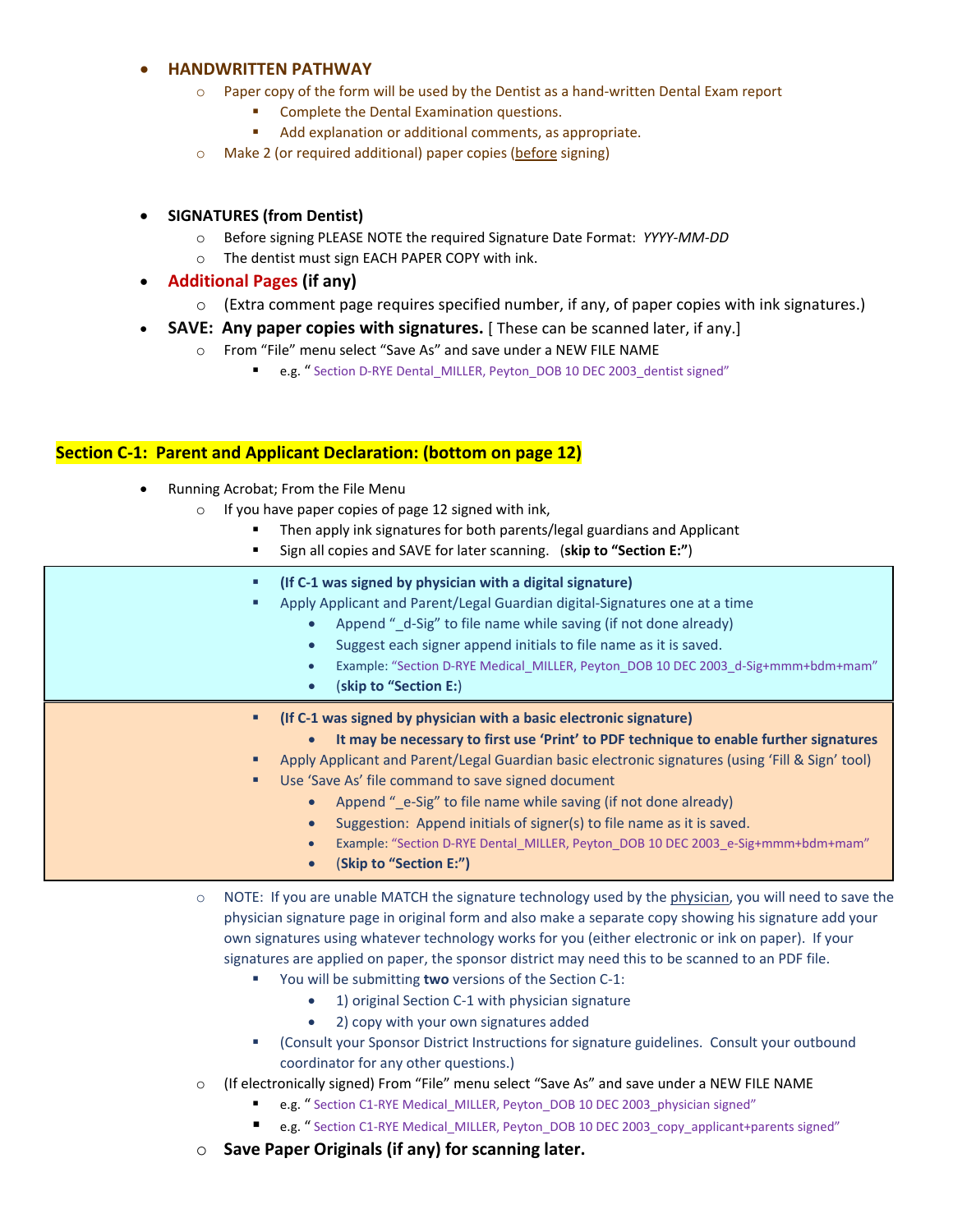#### **Section E: Student, Parent & Sponsor Endorsements (Best done simultaneously with Section G)**

- Run Acrobat (either version). From the File Menu:
	- o Open the page 16 file in the "RYE form Sections" folder (i.e. 16\_PDFsam…) Section E
		- The section E page heading should appear
	- o Enter the name of the Rotary witness and phone and e‐mail address
	- o Enter all signature dates that can be anticipated accurately.
		- If uncertain of signing date, leave blank (for d-Signatures, refer to supplemental section)
	- o From the "File" menu use "Print" to print this file on paper (2 or specified number of copies)
	- NOTE: All signature dates should be entered in *YYYY‐MM‐DD* format.
		- o **Schedule a time when a Sponsor Club Representative can join you and your parents**
		- o If paper copies are required, each signer and witness much sign each copy.
- If signing electronically using "Fill & Sign" tool (basic electronic signature) keep these points in mind:
	- $\circ$  It will be easier, if more people can sign using the same computer. This might mean using a family computer and taking turns applying signatures. Using Acrobat Reader, you can have Section E open on one tab and Section G open on another. The student can apply the applicant's signature first (one signature on Section E, then click on Section G and add the signature in three more places.
	- $\circ$  Keeping the documents open, each parent can then use the "sign yourself" button, remove the student signature and temporarily add a new signature. After applying this to Sections E and Sections G, the Rotary Witness might also do the same thing. Otherwise each document needs to be saved and electronically shared with the Rotary Witness to add signatures.
		- **IMPORTANT: Each time a document is saved after using "Fill & Sign" tool, no further signatures** can be added until it is converted into a simple PDF document. (This is sometimes referred to as a step to 'flatten' the document.) This is effectively accomplished by 'printing' to a PDF file.
		- 'Print' to PDF can be used in place of "Save as" when preparing for an additional signer.
	- o After all signatures are applied (whether electronic or on paper)
	- o (If electronically signed) From "File" menu select "Save As" and save under a NEW FILE NAME
		- e.g. " Section E-RYE Medical MILLER, Peyton DOB 10 DEC 2003\_signed"
	- o **Save Paper Originals (if any) for scanning later.**

#### **Section F: Host Club, District & School Endorsements**

- Run Acrobat (either version). From the File Menu:
	- o Open the page 17 file in the "RYE form Sections" folder (i.e. 17\_PDFsam…) Section F
		- **The Section F page heading should appear**
	- o From the "File" menu use "Print" to print this file on paper (2 or specified number of copies)
	- o From "File" menu select "Save As" and save under a NEW FILE NAME
		- e.g. "Section F\_"Section F‐Host Endorsements\_MILLER, Peyton"

#### **Section G: Rules & Conditions of Exchange (Do simultaneously with Section E)**

- Run Acrobat (either version). From the File Menu:
	- o Open the page 18 file in the "RYE form Sections" folder (i.e. 18\_PDFsam…) Section G The section G page heading should appear
	- o Enter the name of the Rotary witness (Pages 19 and 20. Three locations)
	- o Verify Alternate Emergency Contact information and complete, if necessary
	- o Enter all signature dates that can be anticipated accurately.
		- If uncertain of signing date, leave blank (for d-Signatures, refer to supplemental section)
	- o From the "File" menu use "Print" to print this file on paper (2 or specified number of copies)
- NOTE: All signature dates should be entered in *YYYY‐MM‐DD* format. Signatures should be with ink.
	- See signing instructions for Section E.
	- o When signatures are completed.
	- o (Scan copies, if needed) From "File" menu select "Save As" and save under a NEW FILE NAME
		- e.g. " Section G-RYE Medical MILLER, Peyton DOB 10 DEC 2003"
	- o **Save Paper Originals (if any) for scanning later.**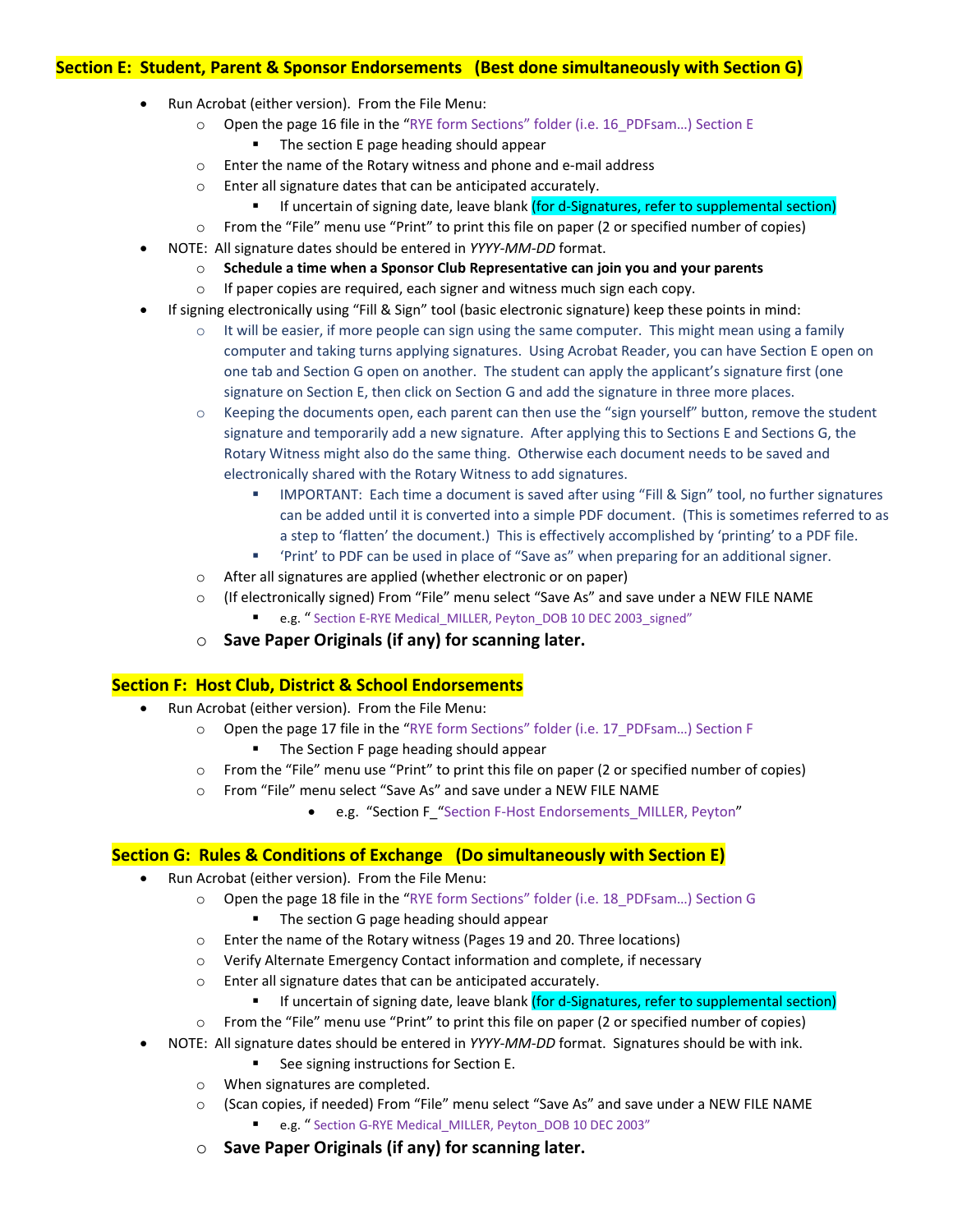#### **SECTION H‐1: Secondary School Personal Reference**

- Note the reference return instructions (near the bottom of Section H‐1).
	- o Prepare a pre‐addressed envelope with appropriate postage.
	- $\circ$  Include this envelope with other materials given to the person providing the school reference
- Prepare and Insert an unused (empty) USB flash drive
	- o (to be used for providing electronic form to the school official)
	- o Label the flash drive with your name (if you want it back).
- Run Acrobat (either version); From the File Menu
	- o Open the page 21 file in the "RYE form Sections" folder (i.e. 21\_PDFsam…) Section H
		- **The Secondary School Personal Reference page should appear.**
	- o From the "File" menu use "Save As" to save this file in the "Sections" folder you are currently using
		- Select the output location (flash drive)
		- Give the file a new name such as "Section H-RYE School Reference\_" appended with your name and DOB
		- E.g. "Section H1-RYE School Reference\_MILLER, Peyton\_DOB 10 DEC 2003"
	- o From the "File" menu use "Print" to print this file on paper (2 or specified number of copies)
- NOTE: The USB flash drive is intended to supply Section H‐1 to the person providing school reference
	- **Other options** for sharing files electronically may include services such as:
	- DropBox, iCloud, OneDrive, Google Drive **or e‐Mail attachment**

#### **STEPS TO BE COMPLETED BY PERSON PROVIDING SECONDARY SCHOOL PERSONAL REFERENCE**

- DETERMINE PATHWAY FOR COMPLETING SECONDARY SCHOOL REFERENCE (Section H:)
	- o Many schools have form‐capable PDF commercial software applications
	- o **Section H can be completed electronically with Acrobat Reader or Foxit Reader (free to download).**
	- o **The Microsoft EDGE browser will also suffice if not signing digitally.**
	- o **If none of the above are available to the school reference person, SKIP TO "PAPER PATHWAY" below**
		- Adobe Acrobat (full version) and other full-feature PDF applications are generally acceptable

#### **ELECTRONIC PATHWAY**

- o Using PDF reader (Acrobat, Foxit, Edge or other) the school reference person will do the following
	- **•** Open the file on USB Flash Drive (or file shared by other method)
	- File example: "Section H1-RYE School Reference\_MILLER, Peyton\_DOB 10 DEC 2003"
	- **•** Complete the reference questions.
	- Add explanation or additional comments, as appropriate.
- o (Digital Signatures are acceptable if noted on return instructions)
- o From "File" menu select "Print" (or use PRINT icon) to generate 2 (or specified number) copies on paper.
	- **Execute Flash Drive for return to student**
- o (skip to "**SIGNATURES**", below)

#### **PAPER PATHWAY**

- o Paper copy of the form will be used by the school reference person as a hand‐written report
	- **•** Complete the reference questions.
	- Add explanation or additional comments, as appropriate.
- o Make 2 (or required additional) paper copies (before signing)

#### **SIGNATURES**

- o Before signing PLEASE NOTE the required Signature Date Format: *YYYY‐MM‐DD*
- o The person providing the school reference must sign EACH COPY.
- **DO NOT RETURN REFERENCE TO STUDENT**
	- o **Follow the instructions at the bottom of the form "Please submit this form directly to:"**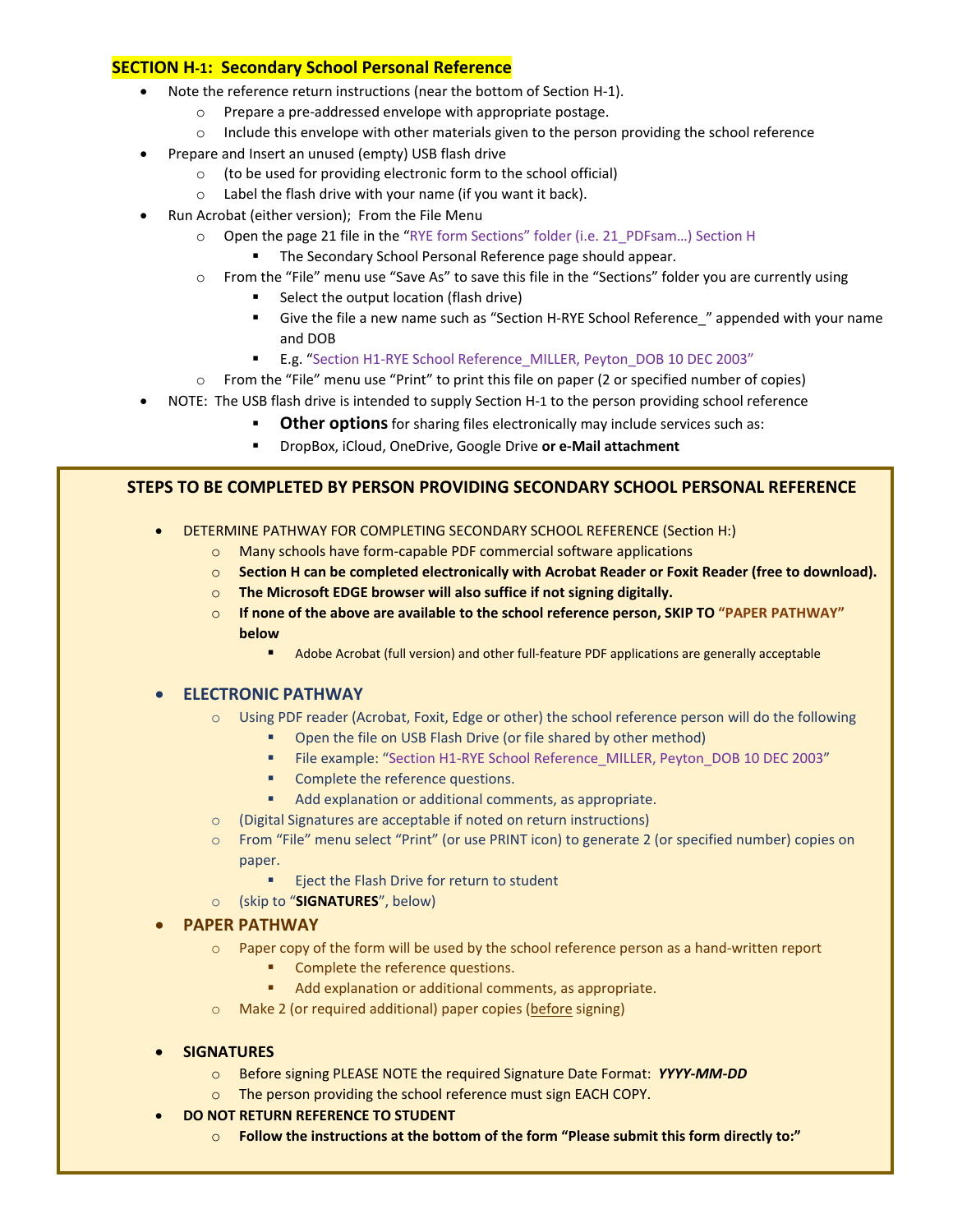#### **ADDITIONAL FORMS preparation (if any)**

- Prepare the specified number of paper copies for each additional form
- Create a digital color scan (300 dpi or better) for each additional form

**SAVE: (Each additional file with a suitable name and file location)** (for later assembly, if any)

#### **DIGITAL SCANNING OF COMPLETED AND SIGNED APPLICATION SECTIONS**

### **Tools needed: Digital Color Scanner with 300 dpi resolution**

- Use a color digital scanner with 300 dpi (or better) resolution. Put scans of each section in a new folder "SCANS".
	- o **The Preferred digital scanner file output format is PDF**
		- (Other formats such as TIFF, JPG, PNG, BMP may work but will require Acrobat Reader to be used in a separate step to create PDF files for final assembly.)
	- o Many digital printers are "printer/scanners" and capable of producing suitable scans at home.
	- $\circ$  Other sources of digital scanning may include (depending on country and local resources):
	- Parent's workplace, School (Guidance/Counselor), Library, Office Supply Store, Printing/Copy Center, UPS Stores Select one good paper copy (with original signatures) and obtain a digital scan of:
		- $\circ$  (NOT APPLICABLE to Sections completed with d-Signatures. OMIT d-Signed sections from scanning, if any)  $\circ$  (NOT APPLICABLE to Sections completed with basic electronic signatures. OMIT from scanning, if any)
		- o Section C (medical)
			- "Physician Letter" (if any)
		- o Section D (dental)
			- "Dentist comments" (if any)
		- o Section E (Sponsor Guarantees)
		- o Section G (Rules with exchange agreement and permission for medical care, etc.)
		- o Additional Forms (if any are required by sponsor district, save as Section X1, …X2, …X3)
			- Additional form 1 (Section X1), Additional form 2 (Section X2), Additional form 3 (Section X3)
- It may more efficient or less expensive to scan all the above to produce a single PDF document. In such cases the applicant could then use PDFsam to separate the scanned document into individual PDF files that can be copied to a separate folder named "SCANS" with files renamed "Section C‐1", "Physician Letter" (if any), "Section D", "Dentist Comments" (if any), "Section E", "Section G", and "Section X1", "…X2", "…X3" (if any).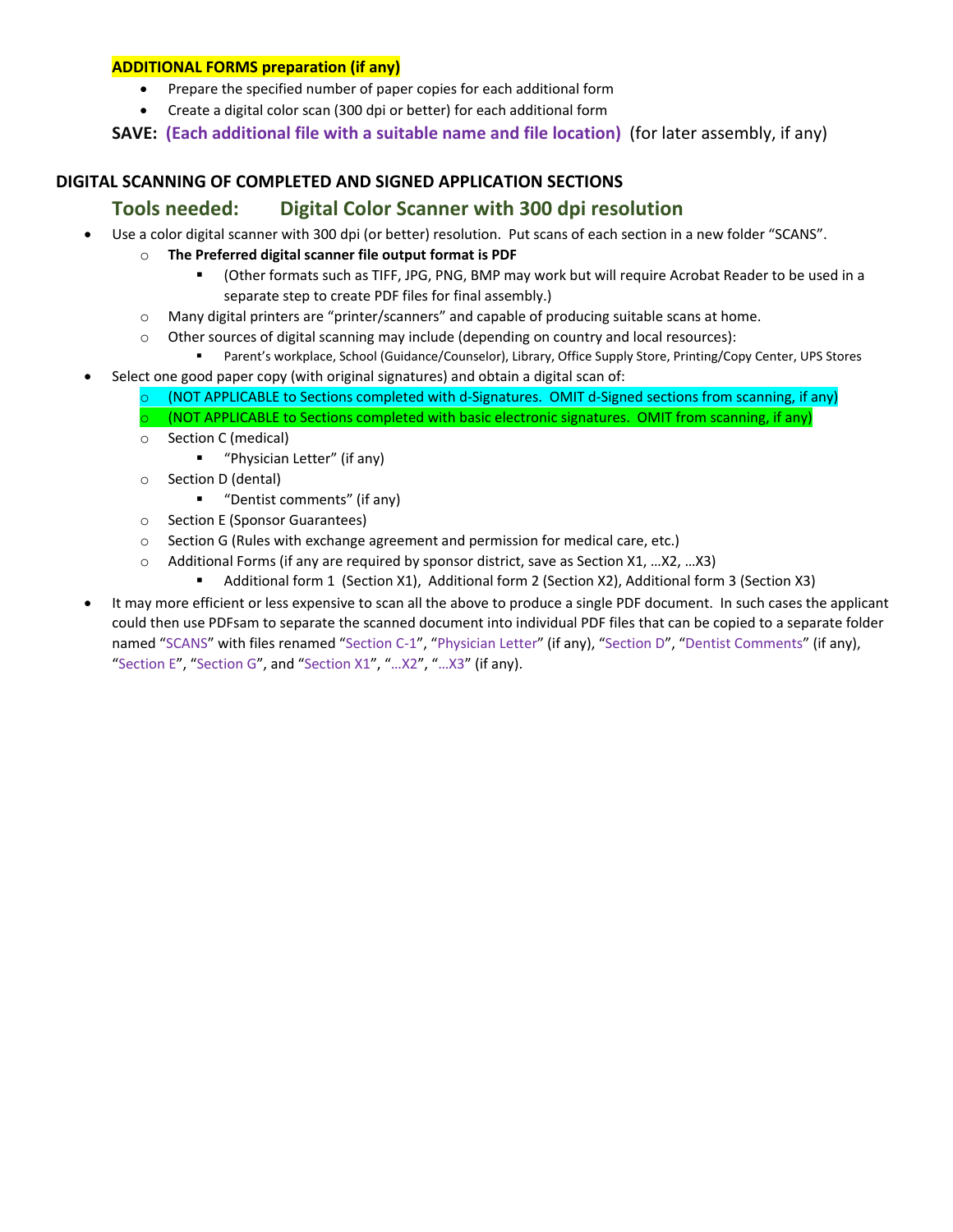#### **FLATTENING AND ORGANIZING COMPLETED SECTIONS**

### **Tools needed: Acrobat Reader (free version), or full version Adobe Acrobat**

This process will accomplish two things that are important for the electronic copy of the application: 1) "Flattening" the form so it is no longer "fillable" and no longer accidentally altered; 2) in some instances, reducing the file size.

- Create a new folder named "FINISHED" to hold each application section as it is generated below:
- Using either version of Acrobat (Acrobat Reader or Adobe Acrobat)
	- o From "File" menu open EACH OF THE FOLLOWING sections of the application form and
	- o PLEASE NOTE that you will be "printing" to a PDF file rather than an actual printer
	- o From "File" menu select "Print".
		- Windows 10 systems: Select "Microsoft Print to PDF"
		- **Apple Mac systems: Select "Save as PDF"** 
			- If not a printer choice:
			- In Print Window click "Printer" near lower left corner
			- (If an Adobe dialog Window appears, check "do not show this again" and click "Yes" to continue)
			- In the lower left, click on the PDF pull‐down and select "Save as PDF"
	- o Find the file location of the "FINISHED" folder created above and direct BELOW "Print" output accordingly.
	- o FROM folder "RYE form Sections" **OPEN the following** previously split (or updated) application Sections and
	- $\circ$  Repeating "Print" for each section of the application form, specify the output file names as shown:
		- From File "1\_PDFsam..." (Personal Data) Save As: "Section A"
			- If needed, Siblings Supplemental page Save As: "Section A2"
		- **From File "4 PDFsam..." (Letters and Photos) Save As: "Section B"**
		- From File 14\_PDFsam… (Original Immunizations) Save As: "Section C2"
		- From File 24 PDFsam... (Transcripts Pages) Save As: "Section H2"
		- From File 26 PDFsam... (Passport or Birth Certificate) Save As: "Section P"
			- For each File, If any, for "Additional Forms" Save As; "Section M", "Section N", "Section O"
		- From File "27\_PDFsam..." (checklist) Save As: "Section Z"
	- o FROM folder "SCANS" **OPEN the following** previously scanned application Sections and
	- o Repeating "Print" for each section of the application form, specify the digital scan output file names as shown:
		- (SKIP THIS STEP for any of the following sections signed with full d-Signatures.):
			- Basic e-Signatures (not secure full digital signatures) may be included in these steps
		- From File "Section C" Save As: "Section C"
			- If any, Physician Explanation Letter Save As: "Section C1b, Section C1c, etc."
		- From File "Section D" Save As: "Section D"
			- If any, Dentist additional comments page Save As: "Section D2"
		- **From File "Section E" (Sponsor Guarantees) Save As: "Section E"**
		- From File "Section G" (Rules and Releases) Save As: "Section G"

#### **COPYING SECTIONS ALREADY IN COMPLETED FORM**

- These additional steps copy other sections to the "FINISHED" folder
	- o COPY From file "17\_PDFsam…" (Host Guarantees) Save as "Section F"
		- **This section remains "fillable" to be completed in the Host Country**
	- COPY Sections completed with d-Signatures (if any) from the files containing the d-Signed PDFs
		- For each d-Signed Section save in "FINISHED" folder with respective name "SECTION x"
			- Possible d-Signed Sections may include: C1, D, E, G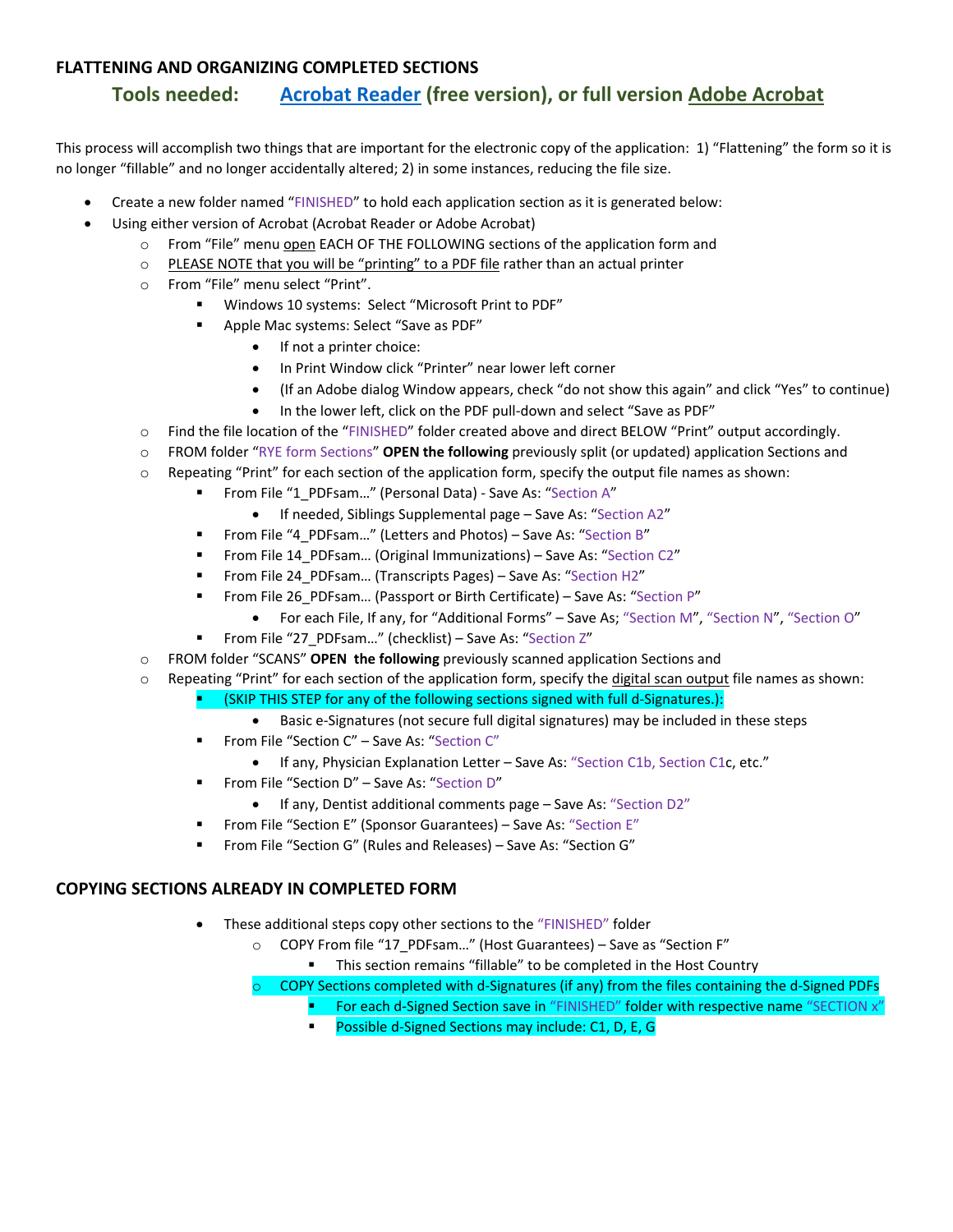#### **PRINTING COLOR COPIES OF ELECTRONICALLY CREATED APPLICATON SECTIONS:**

#### **Use either version of Acrobat (Acrobat Reader of Adobe Acrobat)**

- o From "File" menu open EACH OF THE FOLLOWING Application sections in the "FINISHED" Folder
- o From "File" menu select "Print" and select 2 (or specified number) copies of each section:
	- "Section A" (Personal Information)
		- "Section A2" If present (Siblings Supplemental Page)
	- "Section B" (Letters and Photos)
	- (ONLY if electronically signed, **basic e-signature** or digital signature) "Section C1" (Medical evaluation)
	- "Section C2" (Official/Original Immunization Records)
	- (ONLY if electronically signed, basic e-signature or digital signature) "Section D" (Dental Evaluation)
	- (ONLY if electronically signed, **basic e-signature** or digital signature) "Section E" (Sponsor Guarantee)
	- **"** "Section F" (Host Guarantees)
	- "Section H2" (Official Transcript)
	- **"** "Section P" (Passport copy)
	- "Section Z" (Checklist)

#### **FINAL PREPARATION AND ASSEMBLY OF PAPER APPLICATION COPIES**

#### **(Number of copies specified by Sponsor District – See Application Cover Page)**

- For each paper copy of the application arrange the sections in the following order
	- All signatures must be original ink on paper.
	- Do not staple. Use paper clip/clamp only.
	- o Section A (Personal Information): pages 1‐3
	- o Section B (Letters and Photos): pages 4‐10 (include any unused pages)
	- o Section C‐1 (Medical History and Examination): pages 11‐13
		- Physician's Letter of Explanation (if any) should follow Section C
	- $\circ$  Section C-2 (Immunizations Original Records): pages 14-15 (include  $2^{nd}$  page, if unused)
	- o Section D (Dental Health and Examination): page 16
		- Dentist's additional comments (if any) should follow Section D
	- o Section E (Sponsor District Guarantees): page 17
	- o Section F (Host District Guarantees): page 18
	- o Section G (Rules and Conditions; Releases and Consents): pages 19‐22
	- (Section H-1 not needed: submitted directly by school reference): do not include page 23
	- o Section H‐2: Transcript Pages: page 24‐25
	- o Section P: Passport Page: page 26
		- Additional Forms (if any)
	- o Section Z: CHECKLIST: page 27
- Use the CHECKLIST for EACH COPY of the application
	- o Check off each section to assure all pages (except page 23) are included.
- Assemble each application copy with paper clips.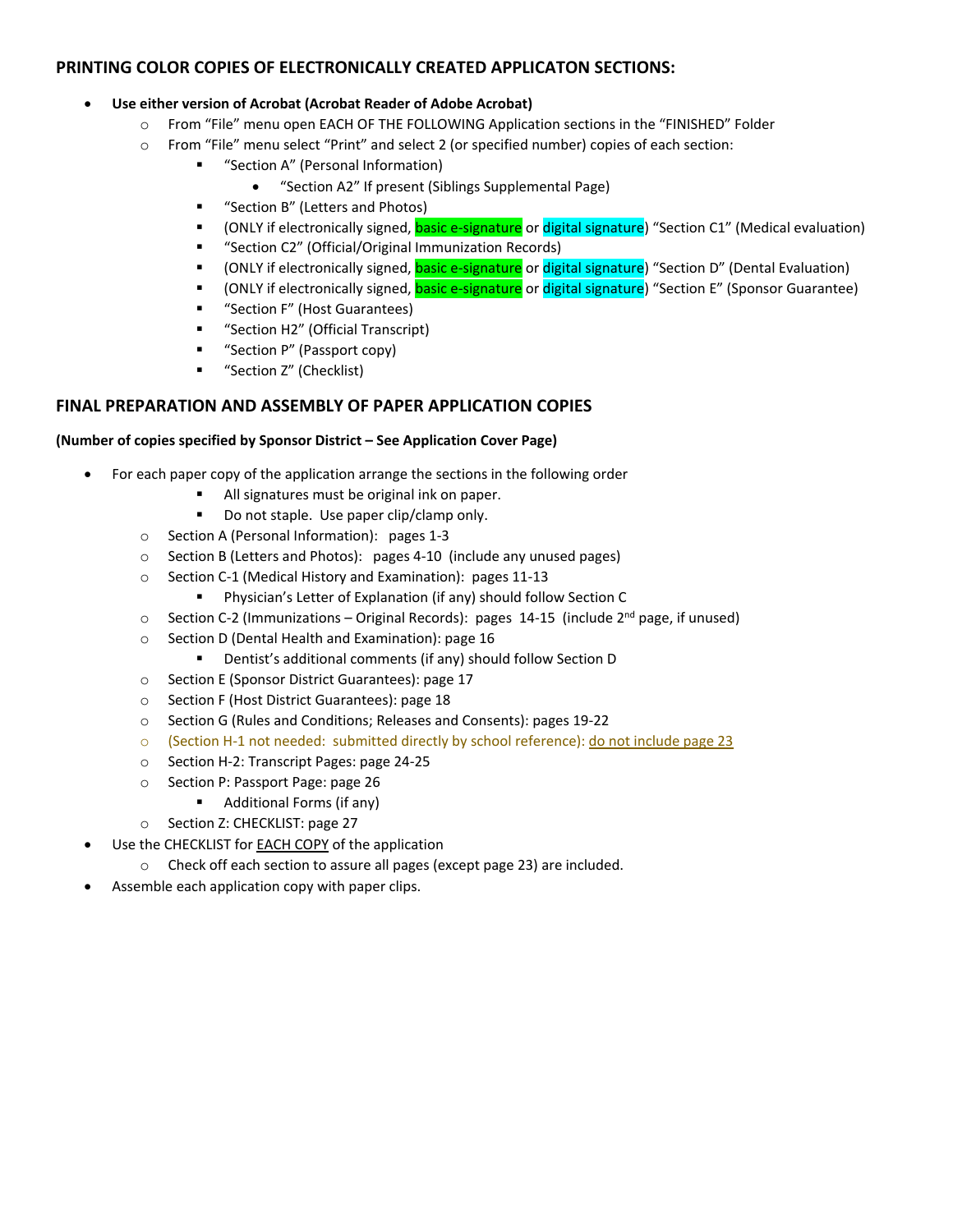#### **FINAL PREPARATION AND ASSEMBLY OF ELECTRONIC APPLICATION COPY (Only if required by Sponsor District)**

### **Tools needed: PDFsam Basic (or Adobe Acrobat) [ThIs invalidates any d‐Signatures]**

If Adobe Acrobat is available, it could accomplish much the same result using the "Organize Pages" under "Tools" menu to preserve Sections F and J as "fillable"). These instructions assume use of PDFsam (Basic version, free to download)

- Run PDFsam. Select "Merge" from menu or using purple/green icon on the left side tool bar
	- o Build a list of files in order they should appear in final document after merging.
		- These files should all come from the "FINISHED" folder, as prepared in an earlier step.
		- Use "Add" or "Clear" buttons or "Drag and drop" PDF file names to the merge list
	- The list should have the following order: (Files created from digital scans are underlined)
		- o Section A: (Personal Information): pages 1‐3
		- o Section B: would need to be separated in separate steps to allow insertion: pages 4‐10
		- o Section C‐1: (Medical History and Examination): pages 11‐13
			- Section C22 (if any) should follow Section C: (physician letter(s), or additional examination details)
		- o Section C3: Immunization Records: pages 14‐15
		- o Section D: (Dental Health and Examination): page 16
			- **Section D2 (if any): (Dentist Comments)**
		- o Section E: (Sponsor District Guarantees): page 17
		- o Section F (Host Guarantees): page 18 (Note: PDFsam makes this page unfillable, i.e. read only)
		- o Section G: (Rules and conditions of Exchange): pages 19‐22
		- o (Section H not needed: submitted directly by school reference: skip page 23)
		- o Section H2: Official Transcript previously saved file "Transcript page": page 24‐25
		- o Section P: (Passport copy): page 26
			- (IF ANY) Section X1, Section X2, Section X3 (Additional forms which may be required by Sponsor District)
		- o Section Z: (Checklist): page 27
- For each entry check the number of pages
	- o The number in the "Pace" column must match the total shown in the Pages column
		- To prevent dropping pages, edit each non‐matching number
		- Double click in "Pace" to edit number of pages.
- Select the destination FOLDER and FILE NAME for the merged output file:
	- o E.g. "FINISHED" folder already created,
	- o E.G. FILE NAME: "RYE application 2021‐2022\_MILLER, Peyton.pdf"
		- (i.e. Change the output file name from "PDFsam\_alternatemix.pdf")
	- o Click the RUN button (lower left)
- After merging, use the CHECKLIST to review the entire PDF copy of the application
- Using "Acrobat Reader" (or Adobe Acrobat)
	- o From the FILE menu use "Open"
	- $\circ$  Check each section and confirm that all pages (except page 20) are included.
	- o On Page 28 use Select "Acrobat Reader" TOOLS and click "Fill and sign"
		- Click "Fill and Sign, again (if needed)
		- Click on the "Add Check Mark" icon in the Fill & Sign toolbar
		- Click in each check box to confirm the Section is correct and complete
		- **EXECT** Leave unchecked if any pages are missing or out of sequence.
	- o From the FILE menu use "SAVE AS" to save a new CHECKED copy
		- E.g. "RYE application 2021-2022\_MILLER, Peyton\_checked.pdf"
	- o After the file has been saved close "Acrobat Reader"

#### SUBMIT THE LAST COMPLETED FILE ("... checked")

Follow sponsoring District Instructions for submitting Electronic Copy application forms. Processes vary by Sponsor District..

SUPPLEMENT: d‐Signatures (Most people will NOT want to attempt…but "doable")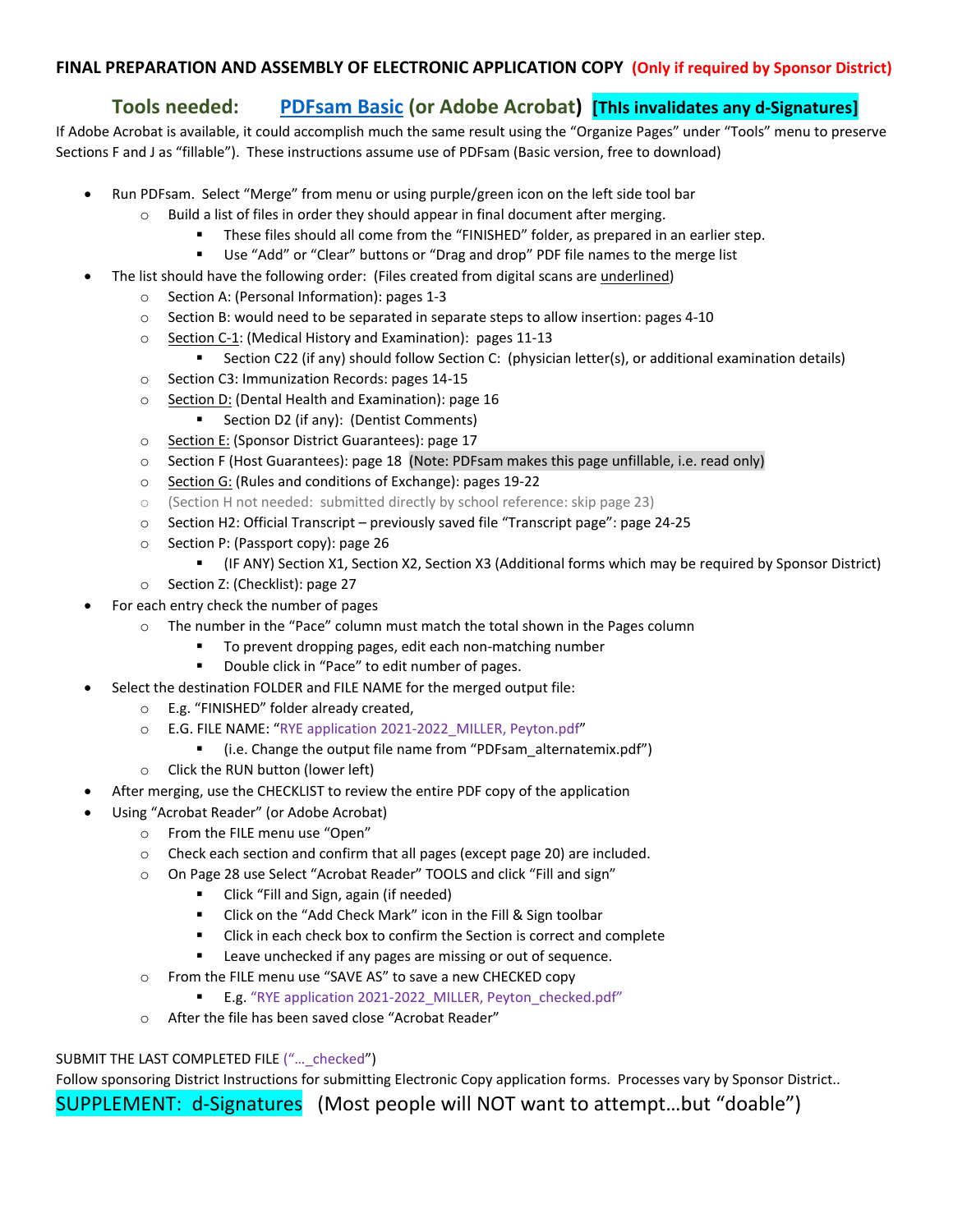# **(Section E)**

#### **D‐SIGNATURES (all signers will create or already have their own Digital ID)**

- This is how it MIGHT work. (Adjust to fit your own circumstances and the people involved.)
- Invite your Club Youth Exchange Officer or President to join you and your parents where each of you can see each other working from the same computer (or from your own smartphones if you have the capability).
- NOTE Either President or YEO may also serve as witness if you coordinate appropriately. This person will sign the Witness signature line separately after watching applicant and parents/legal guardians sign.
- Run Acrobat (either version). From the File Menu:
	- o Open the page 16 file in the "RYE form Sections" folder (i.e. 16\_PDFsam…) Section E
		- **The section E page heading should appear**
	- o Enter the name of the Rotary witness and phone and e‐mail address
	- o Enter all signature dates that can be anticipated accurately.
- With your Rotary Witness present and watching the process Applicant does the following:
	- o Click on Signature space for Applicant

| e-Signed (Applicant) (or blue ink)                                        |                   |  |
|---------------------------------------------------------------------------|-------------------|--|
|                                                                           | <b>CLICK HERE</b> |  |
| e-Signed (Parent/Legal Guardian #1) (or biddeink                          |                   |  |
| e-Signed (Parent/Legal Guardian #2) (or blue ink)<br><b>STATISTICS</b>    |                   |  |
| e-Signed (Witness Name: Sponsor Rotary Club representative) (or blue ink) |                   |  |

- o Select your digital ID (or create one on‐the‐spot of you have previously established a digital ID)
	- (Doing a few "test signatures" ahead of time will assure you don't waste time at this step.)
- $\circ$  Apply your secure identifier (password, fingerprint, other).
- o Click "SIGN" and it will save. Append "\_d‐Sig*X* " to the end of the file to note signature number.
	- E.g. "Section C1‐RYE Medical\_MILLER, Peyton\_DOB 10 DEC 2003\_d‐Sig**1**"
- o Repeat the above steps for each Parent, incrementing the signature count each time the file is saved.
	- E.g. Parent 1: "Section C1‐RYE Medical\_MILLER, Peyton\_DOB 10 DEC 2003\_d‐Sig**2**"
	- E.g. Parent 2: "Section C1‐RYE Medical\_MILLER, Peyton\_DOB 10 DEC 2003\_d‐Sig**3**"
- o After saving the third (Parent 2 ) signature, immediately e‐mail the partly signed file "….Sig3" as an attachment to your Rotary witness.
- Each person receiving this document file for signature purpose would typically perform these steps:
	- o Save the attachment to desktop or suitable file folder on their own system.
	- o Start Adobe Acrobat (or Acrobat Reader) and OPEN the file just saved.
	- $\circ$  Update any fields necessary regarding their personal details including Signature Date
	- o Click on the appropriate signature space
		- Follow the same signature steps above and incrementing the saved document name.
		- **The Rotary witness (usually YEO or Club President) may sign in two places.**
		- After signing as Rotary witness, this person (usually club YEO or Club President) may sign again
		- **After signing as YEO or Club President, the most recently save file name would become** "…Sig5"
			- E.g: "Section C1‐RYE Medical\_MILLER, Peyton\_DOB 10 DEC 2003\_d‐Sig**5**"
	- o After applying each signature, signer should e‐mail the NEXT PERSON to sign (with a CC to applicant)
		- Attach the most recently signed version of the file each time it is passed along.
	- o The final person to receive the document would be the District RYE Chair
		- (Some District may allow this signature to wait until the full application is submitted.)